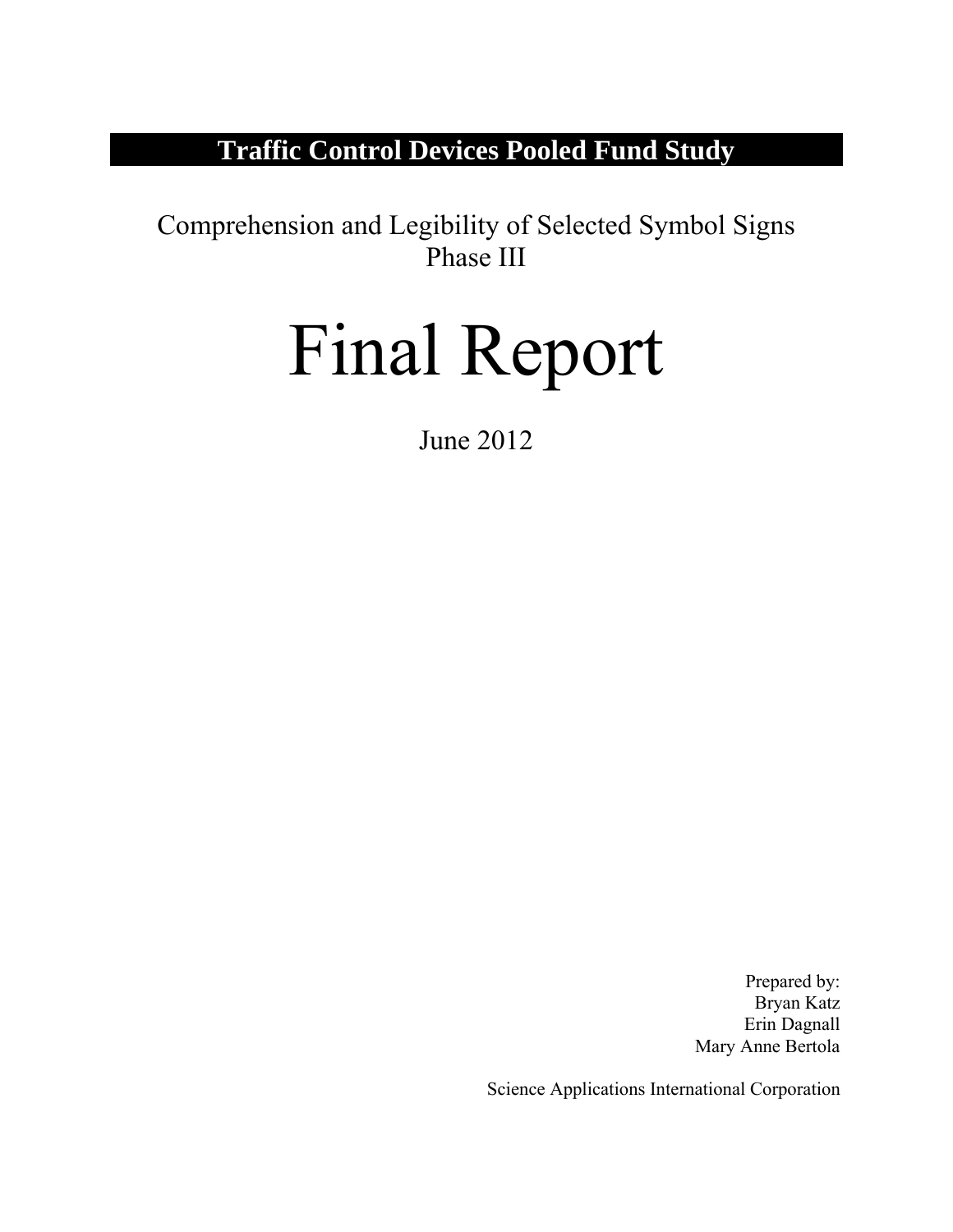## **INTRODUCTION**

Traffic signs provide an important communication tool that is used to convey regulatory, warning, and guidance information to road users. The process of understanding user requirements for new signs is particularly important for symbol signs, which rely on a common non-verbal interpretation by a large and diverse population of drivers.

The Traffic Control Devices Pooled Fund Study (TCD PFS) focuses on a systematic evaluation of novel traffic control devices (TCDs), employing a process that addresses human factors and operations issues for each TCD idea. As part of the TCD PFS effort, the Federal Highway Administration (FHWA) Human Factors Team will evaluate proposed new traffic signs in order to ensure that the signs are effective when taking driver comprehension and legibility requirements into consideration.

The *Manual on Uniform Traffic Control Devices* (MUTCD) is the national standard for traffic control devices.<sup>1</sup> As traffic signs are designed and improved, the Human Factors Team will provide feedback to the MUTCD Team on driver-related characteristics that are observed with the proposed signs.

## **BACKGROUND**

The FHWA produces the MUTCD as a manual which provides standards related to the design and operation of traffic control devices. It contains the basic principles that govern the selection, design, installation, operation and maintenance of traffic control devices. According to the MUTCD, traffic control devices "notify road users of regulations and provide warning and guidance needed for the safe, uniform, and efficient operation of all elements of the traffic stream".<sup>1</sup> The MUTCD also states that for a traffic control device to be effective it should:

- 1. Fulfill a need;
- 2. Command attention;
- 3. Convey a clear, simple meaning;
- 4. Command respect from road users; and
- 5. Give adequate time for proper response.

The comprehension, conspicuity, and legibility properties of highway signs are essential in order for the final four requirements to be met. A device cannot command attention if it is not conspicuous. Additionally, a device cannot convey a clear and simple meaning if the device is not comprehended. If a device is not understood, then the sign will not command respect from road users. If any of the three major driver-related properties are inadequate, then the traffic control device will not be designed to provide an adequate time for a proper response. Providing adequate time for a proper response is critical because without proper response time, drivers will not be able to perceive problems and react to them in an adequate amount of time to maneuver their vehicles, which may ultimately lead to crashes.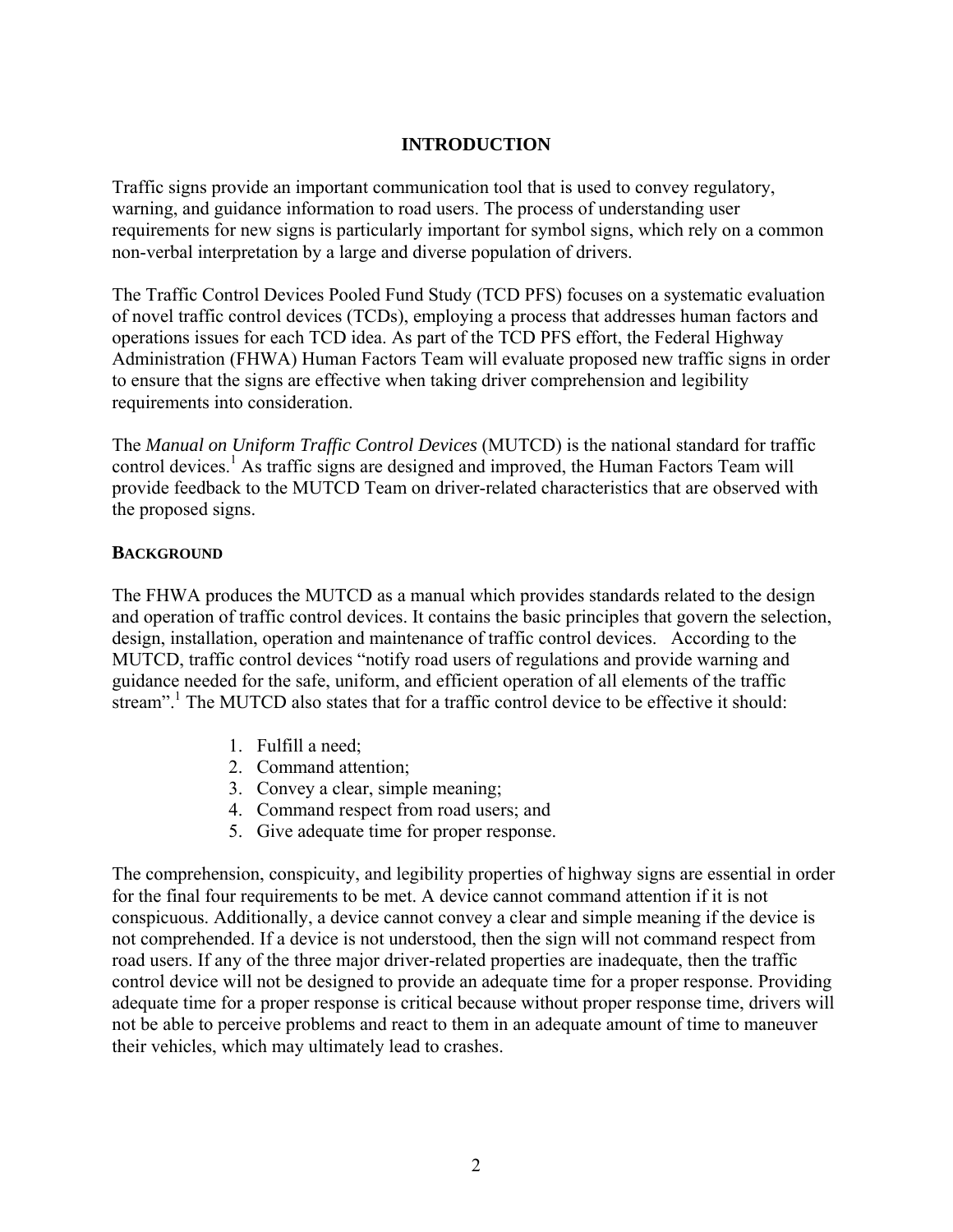The MUTCD also gives guidance for the design of traffic control devices. The MUTCD states in section  $1A.03<sup>-1</sup>$ 

*"Devices should be designed so that size, shape, and color, composition, lighting or retroreflection, and contrast are combined to draw attention to the devices; that size, shape, color, and simplicity of the message combine*  to produce a clear meaning; that legibility and size combine with placement *to permit adequate time for response; and that uniformity, size, legibility, and reasonableness of the message combine to command respect."* 

Regarding symbols signs, the MUTCD states the following in Section 2A.12:1

"*Symbol designs shall in all cases be unmistakably similar to those shown in this Manual and in the "Standard Highway Signs and Markings" book… New symbol designs are adopted by the Federal Highway Administration based on research evaluations to determine road user comprehension, sign conspicuity, and sign legibility.*"

From this language, it is apparent that new sign symbols can be introduced only after being evaluated through research and formal adoption in the MUTCD by the FHWA. Although it is not difficult to design a sign that "seems" to be effective, it is important for transportation engineers to recognize that the driver might perceive the sign to mean something completely different, and may not act in the manner that is intended by the engineer. Therefore, it is essential to research the driver-related issues that exist when new traffic signs are introduced to the roadway environment, which is the focus of the effort presented in this report.

By pooling resources and expertise, rather than performing several independent research studies across the country, the TCD PFS provides local and state agencies faster responses to their needs and new technologies using effective assessment skills and tools which enable consistent TCD idea identification and evaluation. The TCD PFS efforts address TCD issues identified by local and state jurisdictions, industry, and organizations and aid in the compliance to the MUTCD rule-making process and incorporation of novel TCDs into the MUTCD.

The TCD PFS members have selected various sign concepts to include as Phase III of a study to evaluate the effectiveness of concepts for new symbol signs. The current document describes this study effort.

#### **LITERATURE REVIEW**

There have been various research studies on the effectiveness of traffic signs, including evaluations of comprehension, legibility, and driver response.

Dewar and Ells identified a need for assessing methods for evaluating signs and other TCDs because there is little to suggest which currently employed methods provide the best information.2 They indentified several factors that should be evaluated: meaning, attention value, legibility, processing time, learnability, and influence on driver behavior. In a later paper on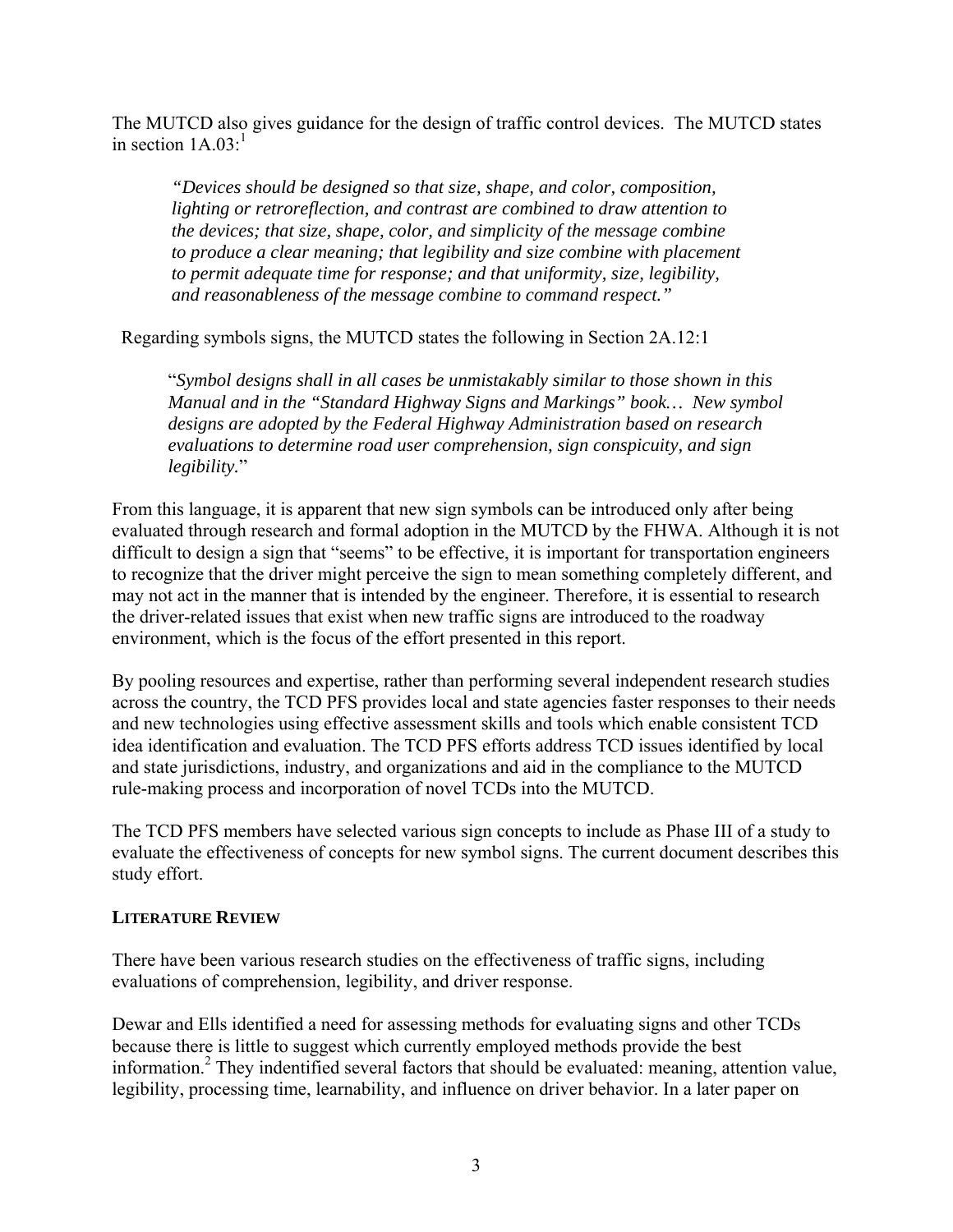symbol signing, Dewar described six criteria as being important in the evaluation and design of symbol signs including understandability, legibility distance, conspicuity, learnability, glance legibility, and reaction time. $3$ 

## *Evaluations of Understandability*

Understandability, hereafter referred to as *comprehension*, has been measured a number of different ways by different researchers. Alicandri and Wochinger asked research participants to write their interpretation of the sign meanings and indicate what action they would take if the signs were seen on the roadway.<sup>4</sup> Katz et al. used a similar procedure except that multiple-choice questions were asked following participants' initial interpretation of sign meanings.<sup>5,6</sup> The multiple-choice test was used to examine whether participants made problematic inferences about different signs (e.g., whether an animal presence sign with a flashing beacon turned off meant that no deer were present).<sup>5</sup> Katz et al. also had participants speak their interpretations of the road signs aloud while they were transcribed by researchers.<sup>6</sup> Speaking aloud may allow participants to provide more natural and complete responses rather than being constrained by the time it takes to write and possibly leaving out important details. In all cases, images of the signs were used without a background or roadway scene.

Picha et al. showed participants a picture of the sign in-context where the roadway background was included in the picture.<sup>7</sup> Next to this picture, a close-up view of the device was provided along with multiple-choice questions about each sign. In their evaluation of driver comprehension of combined lane-use and destination signing, Golembiewski et al. showed participants images of the signs on basic roadway backgrounds so that each sign assembly was viewed mounted above a  $3$ -lane road.<sup>8</sup> Because the signs provided directional and lane assignment information, backgrounds were necessary in order to provide the basic contextual information required to evaluate comprehension of the sign messages. Each sign was displayed for 3 seconds before participants were asked which lane(s) they could use to get to their target destination.

## *Evaluations of the Influence on driver behavior*

Dewar and Ells indicated that "before-and-after" studies are one of the most frequently used methods for evaluating signs; however, they also pointed out that there are several problems with this method.<sup>2</sup> They suggest that three possible methods of evaluating signs include a field study under normal driving conditions, a modified field study using scaled down signs, and a laboratory experiment to determine reaction time. Reaction time was taken to be the amount of time between the onset of the stimulus and the activation of a voice-operated instrument that was triggered when the correct meaning of the sign was spoken. The three techniques were compared and it was determined that the overall trends and relationships were similar; however, the actual distances obtained in the simulator were less than those observed in the field.<sup>2</sup> The concept of "optimal index" is also described by Dewar and Ells and is stated as "*the degree to which [a sign] conveys the intended message to a driver operating a vehicle in an actual driving*  situation."<sup>2</sup>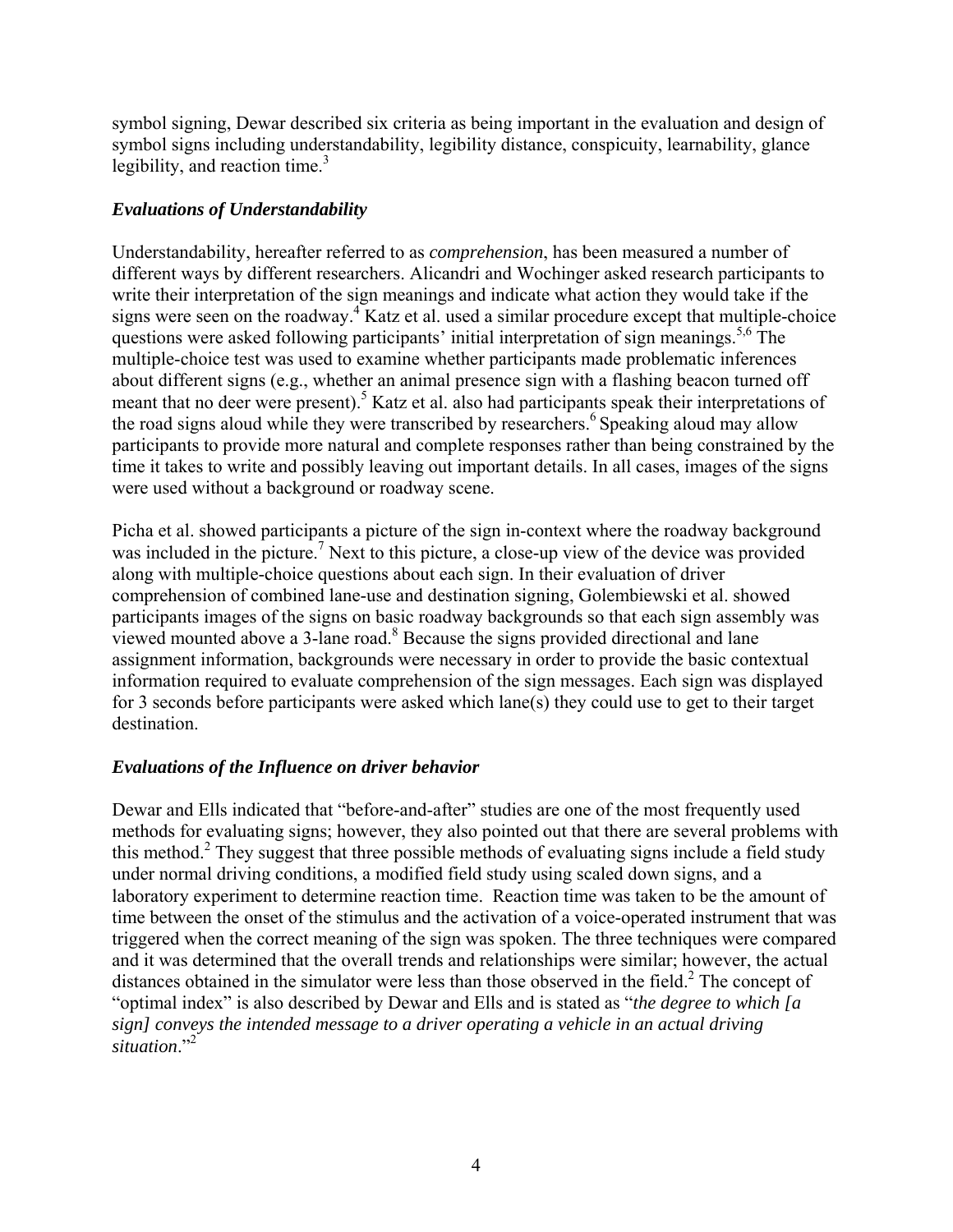#### *Laboratory Evaluations*

Desrosiers performed field and laboratory investigations to determine the effectiveness of traffic signs.<sup>9</sup> The author stated that laboratory studies eliminate problems dealing with environmental variables (weather, light, and traffic conditions), reduce the time required to gather data, and provide researchers with additional control over the experiment. Stimuli were presented using 16 mm color motion pictures. It was concluded that laboratory tests can replace field tests but to obtain the same legibility distances observed in the field, a correction factor must be applied to distances obtained in the laboratory.<sup>9</sup>

Zwahlen et al. (1991) suggested several factors that contribute to the underestimation of legibility distances by laboratory studies. These include insufficient display resolution, insufficient luminance and contrast representation, no change in depth, small image vibrations, and non-uniform and less sharp symbol or legend contours.<sup>10</sup>

Sign research for both comprehension as well as recognition distances have been performed at Turner Fairbank Highway Research Center (TFHRC) in the past as shown in Philips et al.<sup>11</sup>, Alicandri and Wochinger<sup>4</sup>, and Mahach et al.<sup>12</sup> The Philips et al. study dealt solely with the use of the Sign Simulator (SignSim) Laboratory for determining comprehension and recognition distances. It was determined that relative recognition distances could be found in the simulator but actual recognition distances could not be obtained without further validation. Thus it was concluded that signs could be compared against each other for relative recognition; however the actual recognition distances could not be calculated.<sup>11</sup>

The Mahach et al. study hoped to test the significance of the differences in recognition distance between the SignSim Laboratory and the natural environment by using actual scaled signs in TFHRC's Photometric and Visibility Laboratory (PVL).<sup>12</sup> The study pointed out that the effect of the light on signs in a natural environment differs from the SignSim because in the SignSim, the light is diffused as a sign approaches. The study indicated significant differences between the recognition distances obtained in the SignSim and recognition differences obtained in the PVL for nearly all signs which were tested.

## *Summary*

Previous research employs both open-ended and multiple choice responses to obtain information about driver comprehension. Signs have been successfully evaluated both with no background where it is not required and with basic roadway backgrounds where it is necessary that signs be viewed in-context. This study will incorporate similar methods in order to determine if participants understand the general meaning of the signs and to determine whether or not they understand certain specific characteristics of the signs.

The research indicates that TFHRC's SignSim Laboratory will provide acceptable data for relative recognition distances; however, scale factors may be required to provide actual recognition distances. A field study would be required to effectively relate the lab results to field results. For comparing alternatives, the SignSim Laboratory is expected to provide the information required.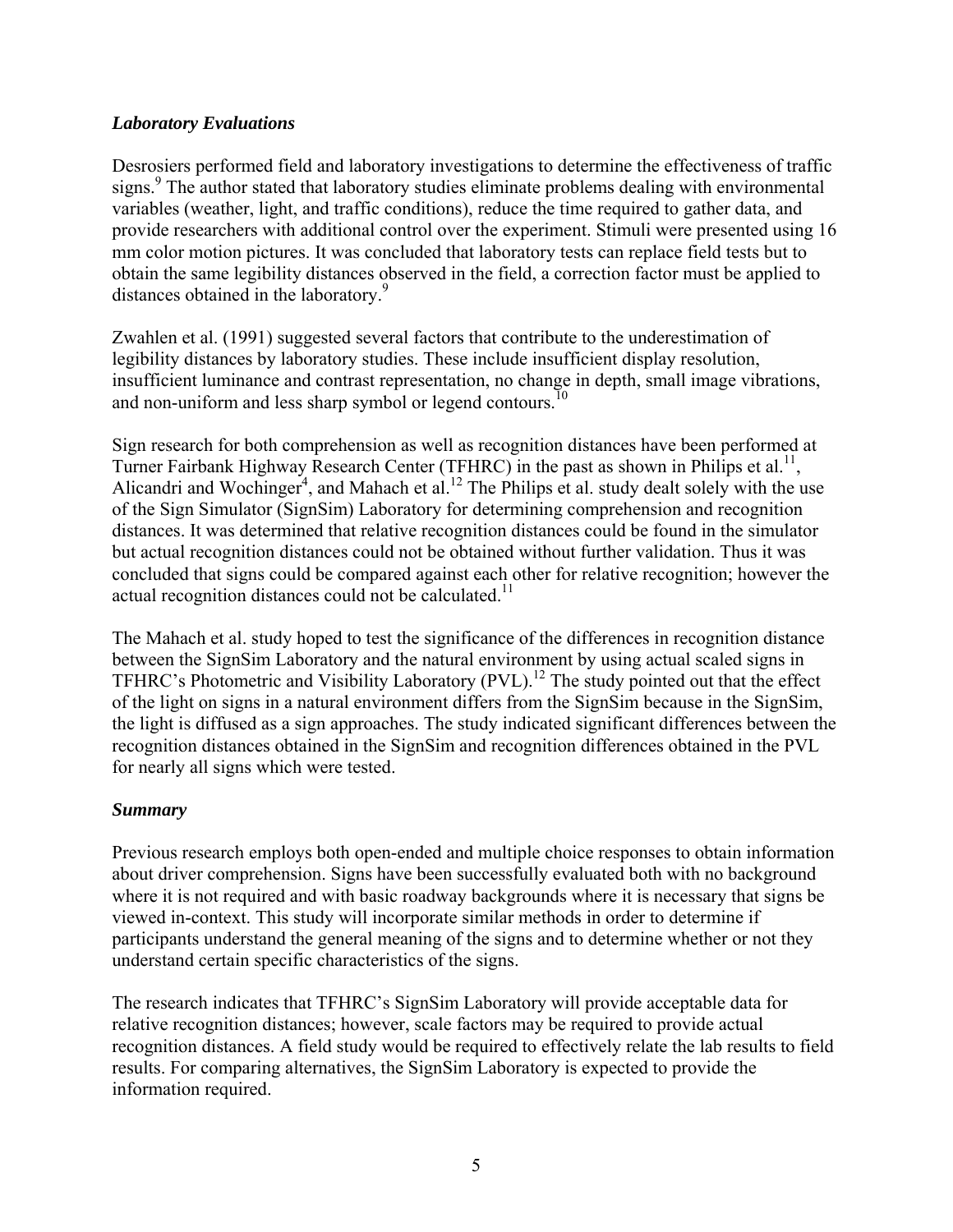## **RESEARCH GOALS**

The FHWA Human Factors Team conducted Phase III of the International Symbol Signs study to develop and evaluate proposed alternatives for new traffic signs. The goals of this study were as follows:

- Evaluate driver comprehension of selected signs.
- Measure the legibility distance of selected signs.
- Provide recommendations on signs that merit consideration for addition to the MUTCD.

The TCD PFS panel selected the following sign messages for symbol development and evaluation:

- Alternate Merge
- Bike Symbol
- Grade Crossing (Crossbuck)
- Pedestrian Crossing
- Toll Collection Symbols
- Truck Rollover with Advisory Speed Limit
- Trucks in Roundabouts
- Walk Bikes
- Weave Symbol

## **RESEARCH APPROACH**

The research approach consisted of four major elements: gathering information to develop alternatives, evaluating the understanding of selected alternatives, evaluating legibility of the alternatives, and developing recommendations on use. The specific activities were the following:

- Information gathering to see what various state and international agencies are using to convey the target sign messages.
- Identify candidate text and symbol signs based on current practice and through literature review.
- Develop alternatives selected to be researched.
- Perform a laboratory study to evaluate comprehension of the sign alternatives.
- Determine the legibility distance of the sign alternatives.
- Draft recommendations regarding the implementation of the signs that were evaluated.

## **SIGN CATEGORIES**

Examples of various domestic and international symbol signs were gathered and studied prior to the development of symbol sign designs for this study. The following describes each sign category, the intended purpose of the sign, and background information on potential sign alternatives within each category.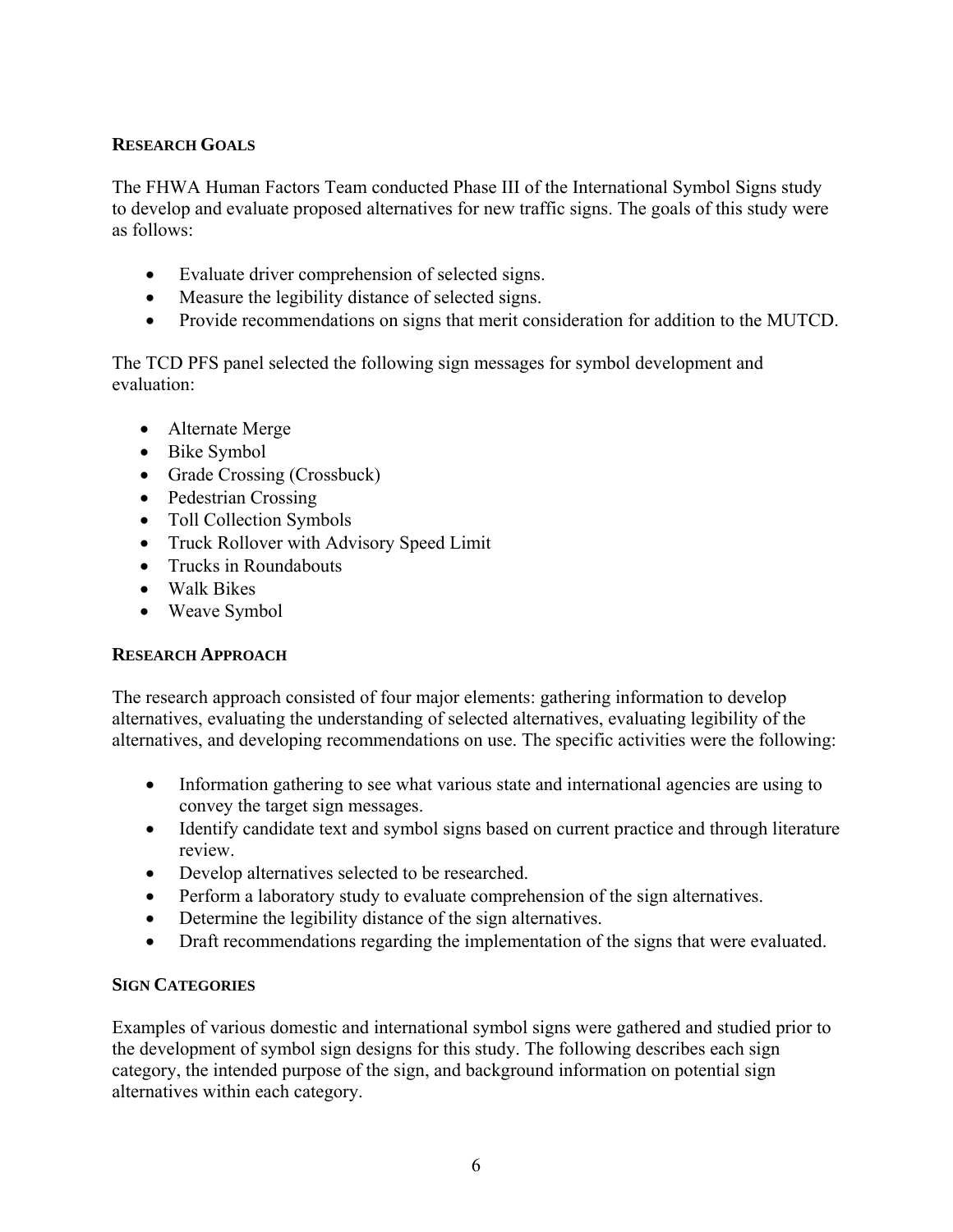#### *Alternate Merge*

While there are some variations that have been evaluated or put to use, the MUTCD (2009) does not currently include a symbol sign to indicate "Alternate Merge", which is suggested to be used in a situation where two lanes merge into one, without the right-of-way assigned to either lane.

Two proposed symbol signs were evaluated, as well as text signs in order to determine if a symbol would be effective in conveying this message or if a word legend as the primary sign would better serve this purpose.

## *Bicycle Symbol*

The MUTCD (2009) includes a bicycle symbol (W11-1) which may be used to alert road users to locations where expected entries to the road by bicyclists might occur. Supplemental plaques with legends such as "AHEAD", "NEXT XX MILES" or "SHARE THE ROAD" may be added to provide additional information for notifying road users about the regulations and warnings regarding bicyclists.<sup>1</sup>

The research team evaluated the current bike symbol and various proposed bike symbols to determine what the most effective symbol is for notifying road users about regulations and warnings about bicyclists. The team sought to determine if showing a bike and rider will improve comprehension and legibility.

#### *Grade Crossing (Crossbuck)*

The Grade Crossing (R15-1) sign in the MUTCD (2009), commonly referred to as the Crossbuck sign, is used on each approach to every highway-rail grade crossing.<sup>1</sup> The research team evaluated the current MUTCD sign, a Canadian Crossbuck sign, and an alternative that combines the two versions.

#### *Pedestrian Crossing*

The MUTCD (2009) states that Yield Here to Pedestrians and Stop Here for Pedestrians (R1-5 series) regulatory signs are placed in advance of a marked crosswalk to indicate the point where drivers must yield or stop for a pedestrian in a crosswalk. A Pedestrian Crossing (W11-2) sign may be used in conjunction with a diagonal downward pointing arrow (W16-7P) plaque and post-mounted at the crosswalk location where an R1-5 series sign is used on the approach.<sup>1</sup> In-Street Pedestrian Crossing (R1-6 series) regulatory signs may also be used to remind drivers of the right-of-way, and are placed at the crosswalk location on the center line, a lane line, or on a median island.<sup>1</sup>

The research team examined each sign alternative as a stand-alone sign, post-mounted and at the crosswalk location in order to address the following questions:

1. Do drivers understand the meaning of the W11-2+W16-7P assembly and what action they are supposed to take?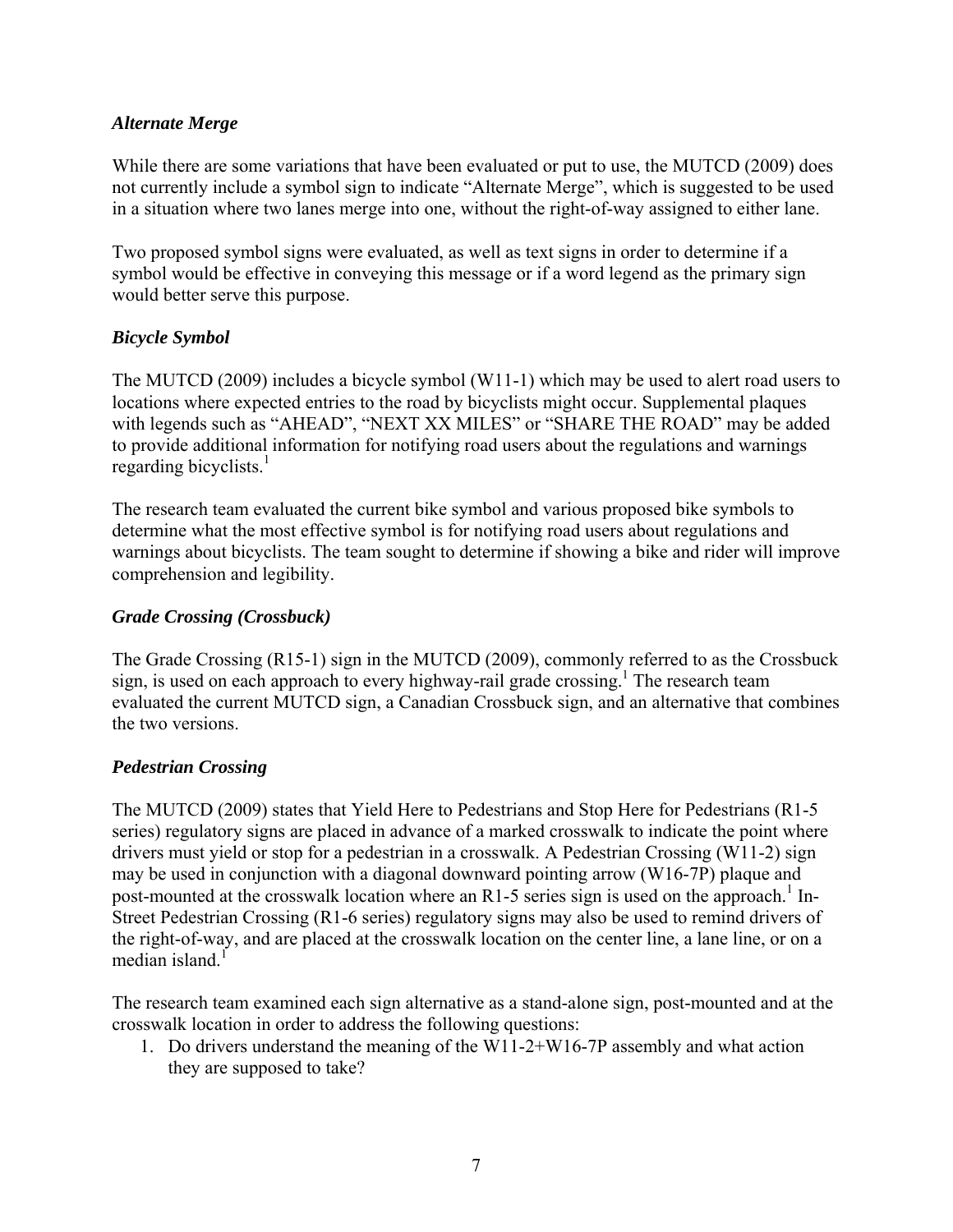2. Does a regulatory sign stating a rule of the road significantly enhance driver understanding of what he is supposed to do when a pedestrian occupies the crosswalk?

## *Toll Collection Symbols*

The MUTCD (2009) includes toll collections symbols such as Toll Collector (M4-17), Exact Change (M4-18) or an example Electronic Toll Collection symbol (as shown in M4-20). These symbols are used as guide sign panels that accompany word messages to indicate payment methods allowed at different toll plaza lanes.<sup>1</sup> Various states use similar methods for toll collection signing, however many of the symbols used differ from those in the MUTCD.

An evaluation of the MUTCD symbols, as well as proposed alternatives, is needed to determine if they can be considered for future independent use without word legends. The team evaluated various symbols to indicate toll collection methods (automatic and attended lanes) without the use of text, and also sought to establish standardized symbols that may be employed throughout the country.

## *Truck Rollover with Advisory Speed Limit*

 The MUTCD (2009) includes a Truck Rollover Warning (W1-13) sign that may be used to warn drivers of vehicles with a high center of gravity of a turn, curve, or other type of roadway alignment change which might contribute to a loss of control and rollover. This sign is accompanied by an Advisory Speed (W13-1P) plaque.<sup>1</sup> The MUTCD also states that the Hairpin Curve (W1-11) sign may be used to warn drivers when a curve has a change in horizontal alignment of 135 degrees or more.

The research team investigated how drivers interpret the Truck Rollover Warning and Advisory Speed plaque (W1-13 and W13-1P) sign combination. More specifically, do operators of vehicles which are *not* susceptible to load shifts and tip over also interpret the sign and advisory speed as conveying an alignment change and know to react accordingly? In addition, the W1-13 sign uses a generic 135-degree sweep arrow, as opposed to the hairpin arrow. Therefore, the research team will investigate how drivers interpret each arrow type to determine if the 135 degree sweep arrow can be applied generically at tipping hazard locations.

## *Trucks in Roundabouts*

A sign that indicates to drivers that trucks may use multiple lanes in a roundabout is needed, i.e. that trucks may encroach into lanes other than their own as then enter, proceed through and exit the roundabout. There are currently no signs that meet this need in the MUTCD (2009). The research team identified various options for testing that are either in use by some states currently, or that have been proposed for use pending testing of the signs.

## *Walk Bikes*

There is need for a sign that indicates to bicyclists that they are entering an area where they should dismount their bike and walk it through that area. There are currently no signs for this in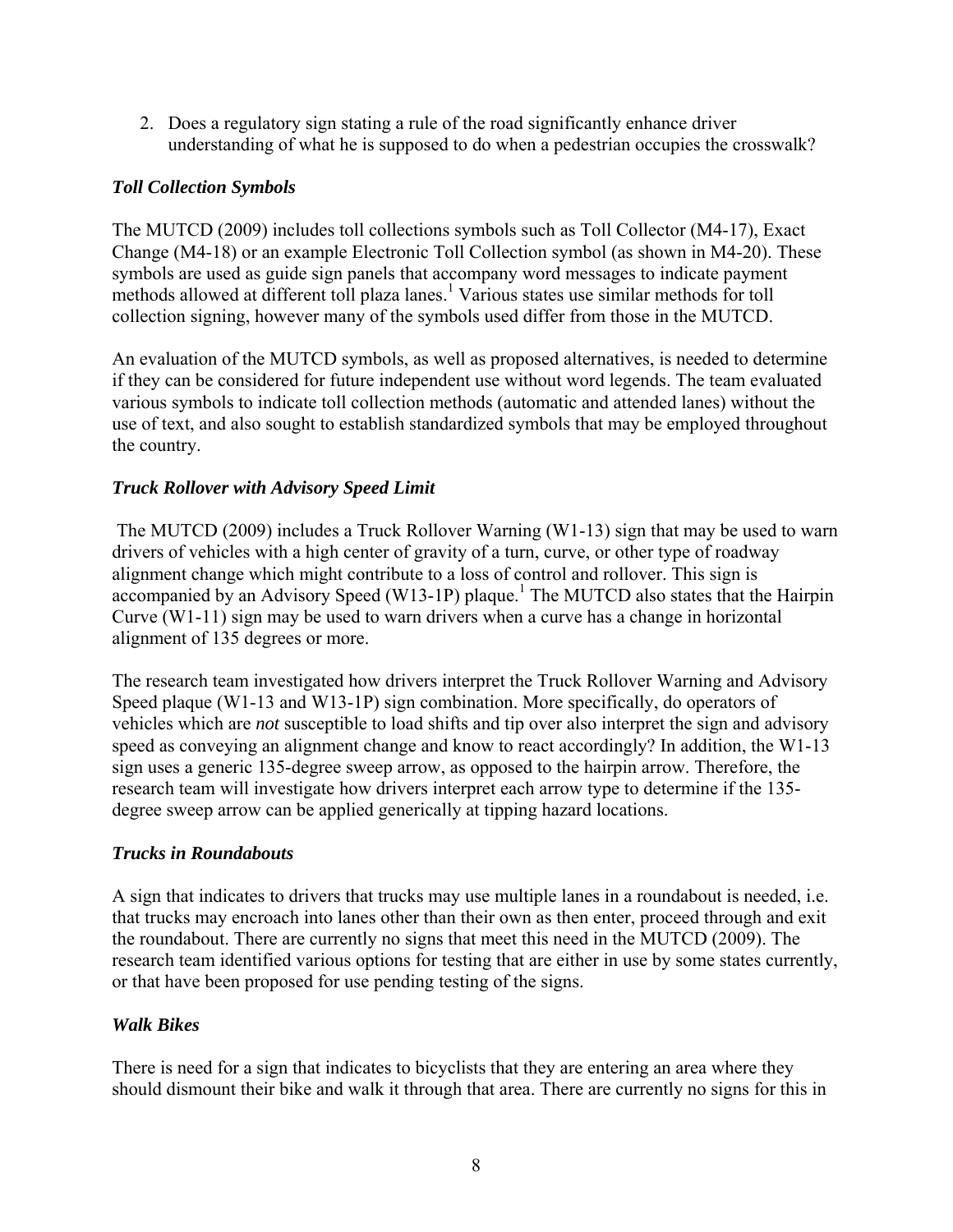the MUTCD (2009). The research team evaluated proposed signs to determine comprehension of such a sign from the perspective of a bicyclist.

## *Weave Symbol*

There is currently no symbol sign to accurately warn motorists of a situation where entering and exiting traffic must merge in a short added lane. Therefore, the research team evaluated various proposed symbol signs to depict this message.

## **SIGN ALTERNATIVES**

Table 1 shows the final sign alternatives that were selected for evaluation in each sign category.

| Table 1: Sign Alternatives Selected for Evaluation |        |                                    |                                  |                                                                     |                                                           |
|----------------------------------------------------|--------|------------------------------------|----------------------------------|---------------------------------------------------------------------|-----------------------------------------------------------|
| <b>Sign</b><br>Category                            | Alt. 1 | Alt. 2                             | Alt. 3                           | Alt. 4                                                              | Alt. 5                                                    |
| Alternate<br>Merge                                 |        |                                    | <b>ALTERNATE</b><br><b>MERGE</b> | <b>FORM</b><br>ONE<br><b>LANE</b>                                   | <b>SINGLE</b><br><b>LANE</b><br><b>AHEAD</b>              |
| <b>Bike Symbol</b>                                 |        | ര                                  |                                  | None                                                                | None                                                      |
| Grade<br>Crossing<br>(Crossbuck)                   |        |                                    | ISSS                             | None                                                                | None                                                      |
| Pedestrian<br>Crossing                             |        | HERE<br>$\overline{K_{\text{TO}}}$ | HERE<br>FOR                      | STATE<br>LAW<br>TO<br>$\boldsymbol{\lambda}$<br>WITHIN<br>CROSSWALK | <b>STATE</b><br>LAW<br><b>STOP</b><br>FOR<br>∕ौ<br>WITHIN |
| Toll<br>Collection<br>Symbols                      |        |                                    |                                  |                                                                     | None                                                      |

9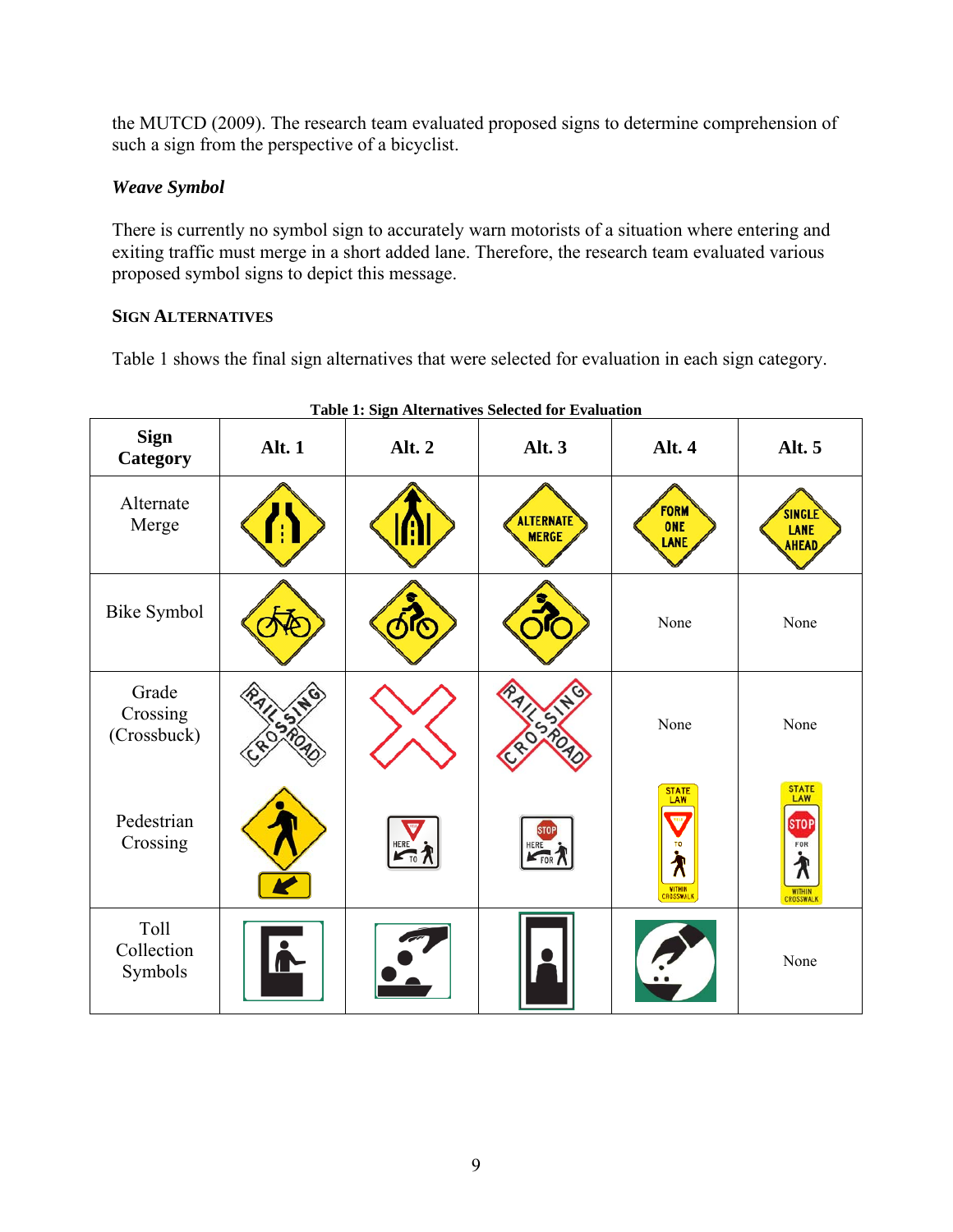| Truck<br>Rollover with<br>Advisory<br>Speed Limit | 35<br><b>MPH</b>                                                   | 35<br><b>MPH</b> | 35                                           | 35                                     | None |
|---------------------------------------------------|--------------------------------------------------------------------|------------------|----------------------------------------------|----------------------------------------|------|
| Trucks in<br>Roundabouts                          | <b>WATCH</b><br><b>FOR WIDE</b><br><b>TURNING</b><br><b>TRUCKS</b> |                  | 함을<br><b>TRUCKS USE</b><br><b>BOTH LANES</b> | <b>TRUCKS USE</b><br><b>BOTH LANES</b> | None |
| <b>Walk Bikes</b>                                 | <b>WALK BIKES<br/>THRU THIS</b><br>AREA                            |                  | None                                         | None                                   | None |
| Weave<br>Symbol<br>(Diverge)                      |                                                                    |                  |                                              |                                        | None |

## **METHOD**

## **RESEARCH DESIGN**

The research was conducted at the Turner Fairbank Highway Research Center in the Highway Sign Laboratory (Sign Lab). Participants sat approximately 5 feet from a 60" LCD display. Signs were evaluated for comprehension and legibility. The software used for legibility testing is designed to gradually increase the size of the sign, emulating how that sign would appear when driving toward the sign at a specified speed. Sign size, driving speed and start distance were all manipulated to make the representation as accurate as possible. The size of the sign when it becomes legible was then translated into distance. Both the software used for comprehension and for legibility electronically collected the required data and saved output data files for analysis.

## *Comprehension*

The first portion of the study evaluated driver comprehension of each sign alternative in the different sign categories. This was a three stage process in which participants provided openended responses, multiple choice responses and subjective rankings of the signs. The open-ended and multiple choice sections were between subjects factors, in which participants saw only one sign alternative from each sign category. Participants were shown one sign at a time, and the sign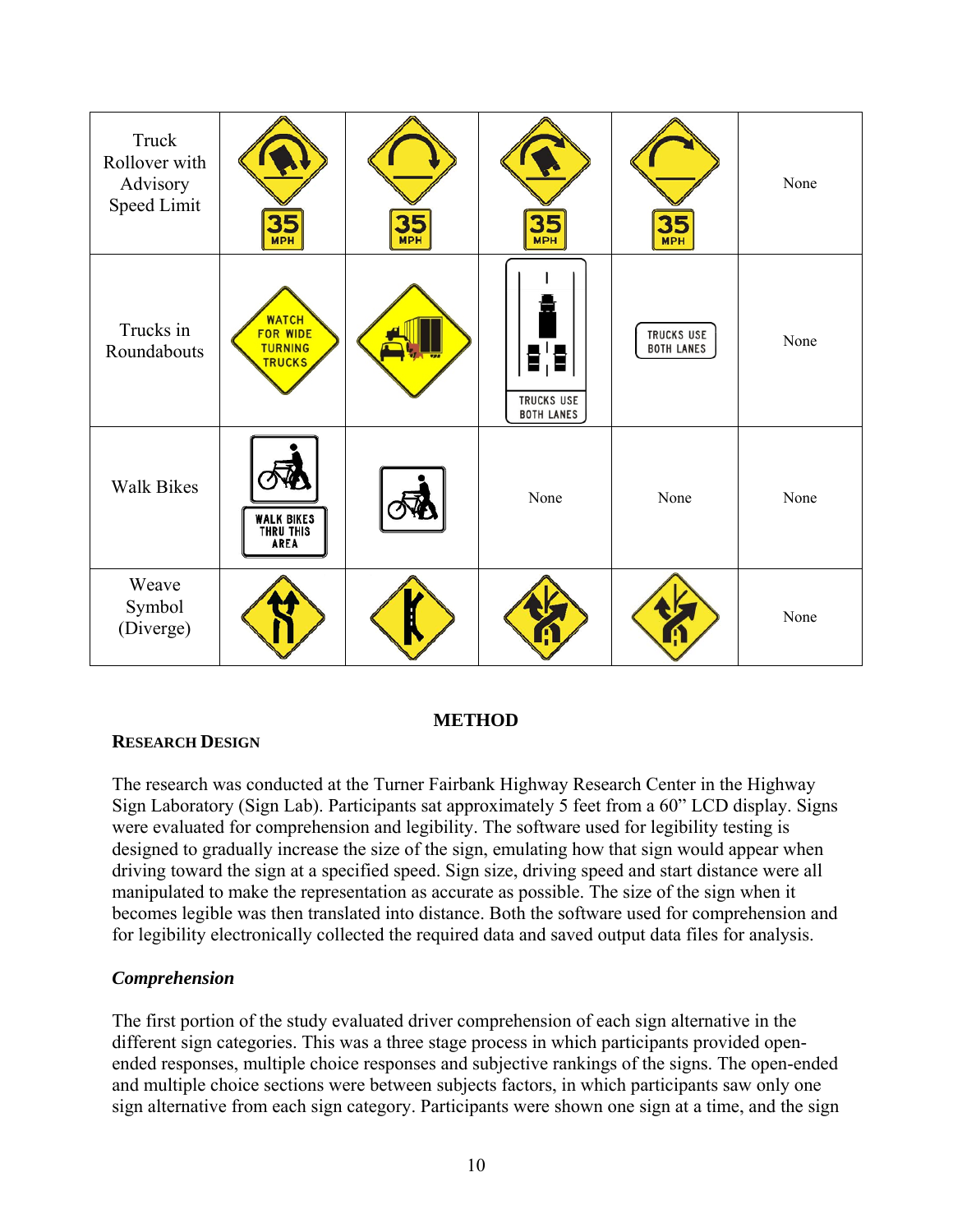remained on the screen for as long as they needed to provide their response. Signs were shown on a basic roadway background, in order to provide roadway context for each particular sign category. In the ranking section, participants were shown all sign alternatives for a given category and then ranked each sign on how well each alternative would work to show the intended meaning of the sign. Participants completed all three comprehension sections for a given sign category before moving on to the next category; i.e., they completed open-ended, multiple choice and rankings for the "Alternate Merge" sign category before moving on to the "Bike Symbol" sign category.

## *Open-Ended*

When a sign first appeared on the screen, participants were asked "What does this sign mean to you?" They responded aloud with what they thought the sign meant, or what message they thought it was trying to convey. A researcher transcribed their responses.

They were then asked follow-up questions such as "Would this sign change your behavior?", "What action should you take?" or "Where would you expect to see a sign like this?" The follow up questions varied depending on the type of sign and which questions were most applicable in order to further clarify their understanding or to inquire about a different aspect of the sign.

#### *Multiple Choice*

Upon completion of the open-ended questions, participants were asked to choose among three or four definitions (only one of which was correct that *best* described the meaning of the sign.

## *Ranking*

Before the ranking section, participants were shown all sign options for the current sign category (e.g. if they had just seen the "Form One Lane" text sign option for the open-ended and multiple choice sections, they would now be shown all five sign alternatives in the Alternate Merge sign category, shown in Table 2. Participants were told the intended meaning of the sign, given time to look over all of the sign alternatives, and were asked to rank each alternative on how well it would work to illustrate the intended meaning. Participants ranked the signs on a scale from 1-7, where 1 represented "would not work at all", 4 represented "might work" and 7 represented "would work very well". They were told to rank each sign individually rather than order them; i.e., two signs could have the same ranking, they should not order them from best to worst and vice versa. Participant rankings were not analyzed and did not influence sign recommendations; rankings were used as supplemental subjective information only.

## *Legibility*

The researcher then tested each sign for legibility distance – the maximum distance at which the participant can read text or decipher the elements of the sign. For the legibility distance evaluation, participants viewed each sign alternative of all sign categories, totaling 34 test signs. Distracter signs were also included to minimize guesses by participants. The distracter signs included: Stop, Yield, Fire Station, Slower Traffic Keep Right, No U-turn, Deer Crossing,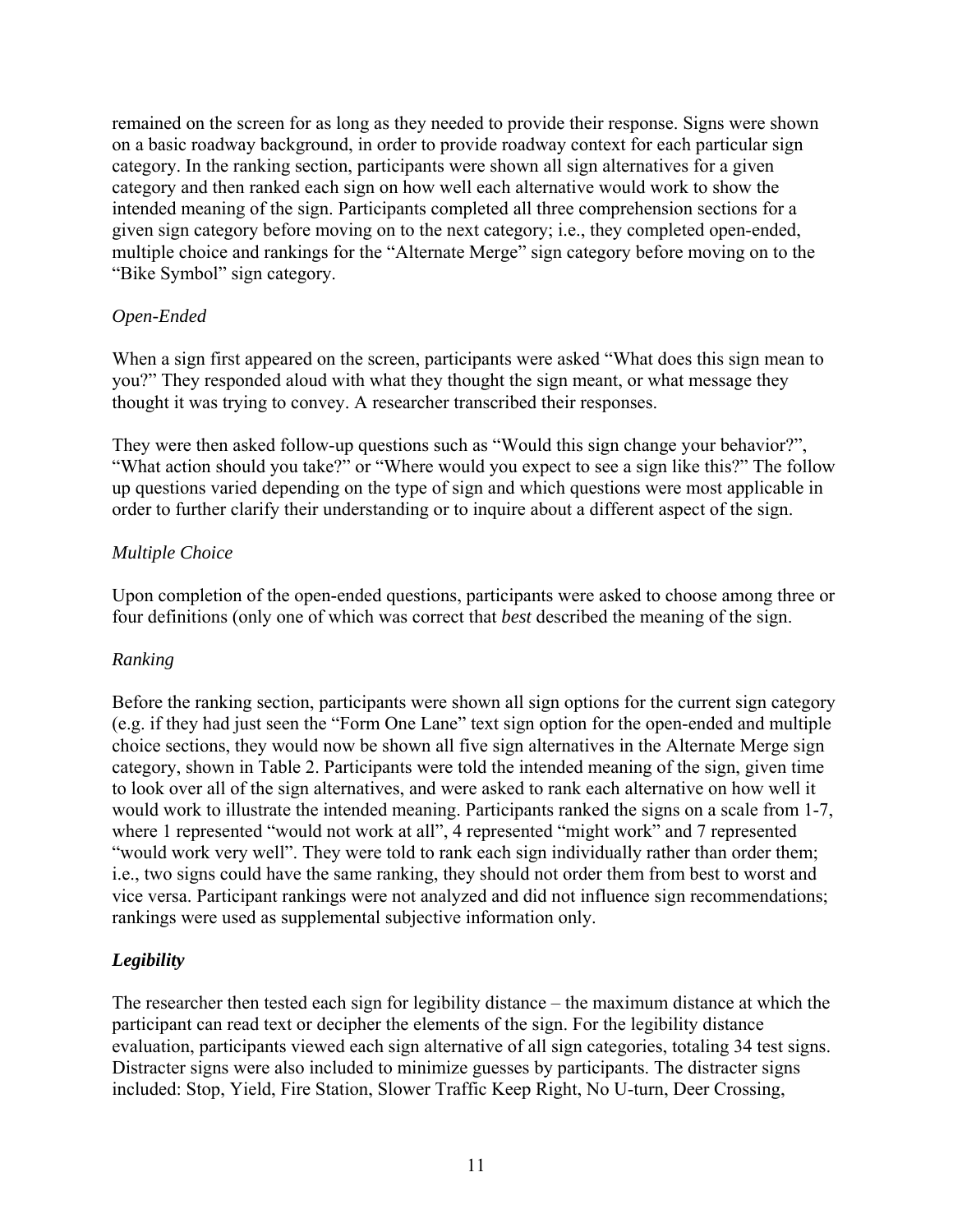Intersection, Hospital, Road Work, Airport, and Dead End. All signs were presented in a different random order to each participant, with the exception of "Stop" "Yield" and "No U-Turn" which were always be presented first as practice signs.

For the test, each sign was shown one at a time and on a black background. The sign presentation began at a simulated distance of 1000 feet (304.8 meters). The sign expanded in size to simulate an approach speed of 30 mi/h. Participants were instructed to keep their eyes on the sign, and to press a button on the table in front of them as soon as the sign became legible (i.e. as soon as they could make out the elements of the sign). When the button was pressed, the sign disappeared and the distance was recorded. The participant then described the sign aloud. If the participant was correct, the researcher began a new trial with a different sign. If they were incorrect, the same sign reappeared and continued to increase in size so the participant had another opportunity to press the button when the sign truly became legible.

Correctness was deemed anything that confirmed that the sign was legible to the participant. If the sign size reached the full screen without a correct response, the trial was terminated and the next trial began.

## **PARTICIPANTS**

One hundred and three participants were recruited from the Washington DC metropolitan area, and were obtained through the Human Factors Team research participant database. Participants were at least 18 years of age, possessed a valid U.S. driver's license, and passed a visual acuity test with a minimum of 20/40 binocular vision, corrected if necessary. Prior to the start of the experiment, participants were asked to read and sign the Informed Consent form. Participants were paid \$30 for their time.

## **RESULTS**

## **ALTERNATE MERGE**

One hundred and three participants each viewed one of the five Alternate Merge sign alternatives.

## *Comprehension*

The participant answers to the open-ended questions were characterized as providing two responses: (A) Participant understood that two lanes were merging into one; and (B) Participant indicated that drivers should alternate the merge. Results from a Fisher's Exact Test indicated that comprehension levels for Response A varied significantly by sign alternative ( $p \le 0.0001$ ). Statistical analysis was not performed for Response B, as some participants may not have provided this information, i.e. Response B simply indicates the participants who provided additional information; there is no way of knowing whether other participants understood this concept and just chose not to specify. Comprehension results are shown in Table 2.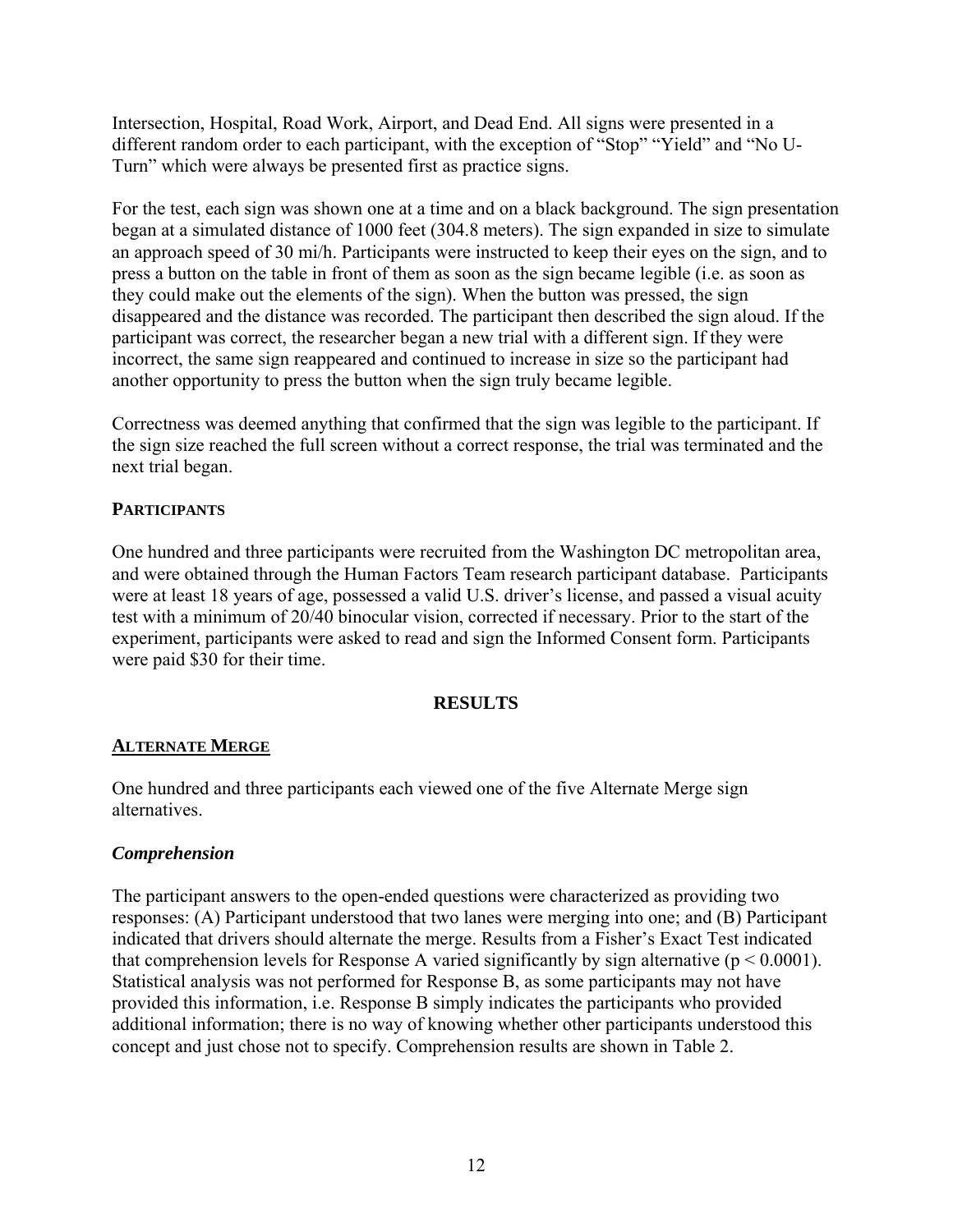|                                                                           | ruore al comprenension results for riferime firer ge signa<br>Alt 1 | Alt 2  | Alt $3$                   | Alt 4                             | Alt $5$                        |
|---------------------------------------------------------------------------|---------------------------------------------------------------------|--------|---------------------------|-----------------------------------|--------------------------------|
| <b>Alternate Merge Sign</b><br><b>Alternatives</b>                        |                                                                     |        | ALTERNATE<br><b>MERGE</b> | <b>FORM</b><br><b>ONE</b><br>LANE | SINGLE<br>LANE<br><b>AHEAD</b> |
| <b>Open-Ended Response</b>                                                |                                                                     |        |                           |                                   |                                |
| Understood (Response A)                                                   | 86.96%                                                              | 68.42% | 9.52%                     | 85%                               | 95%                            |
| Understood (Response B)                                                   |                                                                     | 10.53% |                           |                                   |                                |
| <b>Multiple Choice Response</b>                                           |                                                                     |        |                           |                                   |                                |
| 1. Road narrows ahead                                                     | 30.43%                                                              | 10.53% |                           | 10%                               | 20%                            |
| 2. The median is ending                                                   |                                                                     |        |                           |                                   |                                |
| 3. A lane is ending and will<br>merge into another lane                   | 21.74%                                                              | 21.05% | 28.57%                    | 45%                               | 35%                            |
| 4. Approaching a median                                                   |                                                                     |        |                           | $\blacksquare$                    | $\overline{\phantom{0}}$       |
| 5. Two lanes are merging into<br>one, take turns alternating the<br>merge | 47.83%                                                              | 68.42% | 71.43%                    | 45%                               | 45%                            |
| <b>Ranking</b>                                                            |                                                                     |        |                           |                                   |                                |
| 1 - Would Not Work at All                                                 | 10.68%                                                              | 8.74%  | 9.71%                     | 4.85%                             | 0.97%                          |
| $\overline{2}$                                                            | 6.80%                                                               | 9.71%  | 6.80%                     | 4.85%                             | 2.91%                          |
| 3                                                                         | 12.62%                                                              | 8.74%  | 12.62%                    | 6.80%                             | 8.74%                          |
| $4 -$ Might Work                                                          | 26.21%                                                              | 26.21% | 30.10%                    | 19.42%                            | 11.65%                         |
| 5                                                                         | 14.56%                                                              | 13.59% | 15.53%                    | 15.53%                            | 20.39%                         |
| 6                                                                         | 17.48%                                                              | 16.50% | 11.65%                    | 15.53%                            | 24.27%                         |
| 7 – Would Work Very Well                                                  | 11.65%                                                              | 16.50% | 13.59%                    | 33.01%                            | 31.07%                         |

**Table 2. Comprehension Results for Alternate Merge Signs** 

As highlighted in Table 2, the correct multiple choice (MC) option was "Two lanes are merging into one, take turns alternating the merge". While the majority of participants understood that the roadway was going from two lanes down to one lane (as indicated by selecting MC option 3 or 5), only about 45-72% understood that they should take turns alternating the merge. Thus it is not surprising that the highest MC percentages were seen for alternatives 2 and 3, as these are the only signs which provide additional information on merge patterns.

When asked to rank each sign alternative on how well it would work to convey the intended meaning, participants gave alternatives 1, 2, 3, 4 and 5 mean rankings of 4.26, 4.42, 4.24, 5.15 and 5.45, respectively.

## *Legibility*

Sixty two participants viewed each of the Alternate Merge sign alternatives. Results from a Mauchly's sphericity test indicated that the variances of the differences between the legibility distances of the sign alternatives were unequal ( $\chi^2(9) = 66.48$ , p < 0.001) so adjusted univariate statistics (i.e., Huynh-Feldt Epsilon correction factor) were used. A Repeated Measures ANOVA indicated that legibility distances varied significantly by sign alternative,  $F(4, 244) = 35.51$ ,  $p <$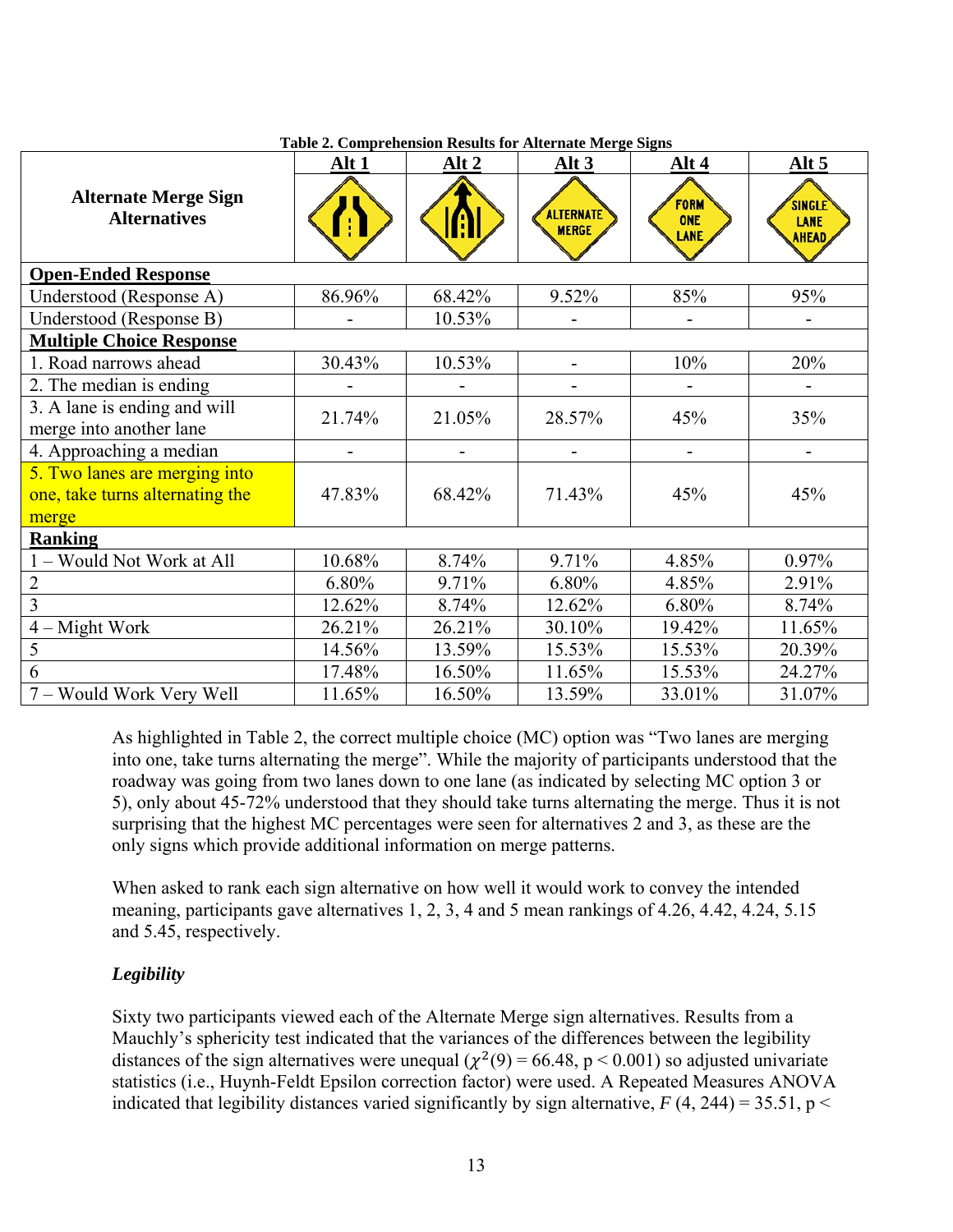0.001. Mean legibility distances for each sign alternative and corresponding 95% confidence limits about the means are displayed in Figure 1. Multiple comparisons were performed using Tukey's Studentized Range test. Sign 1 had the highest mean legibility distance (506.43 ft), which significantly differed from the mean legibility distances of the other four sign alternatives. Sign 2 had the next mean highest legibility distance (462.42 ft), which also differed significant from the mean legibility distances of the other alternatives. Mean legibility distances for Sign 3 (420.11 ft), Sign 4 (407.35 ft), and Sign 5 (436.46 ft) did not differ from each other.



**Figure 1. Legibility Results for Alternate Merge Sign Alternatives (95% CL about the mean shown)** 

#### **BIKE SYMBOL**

Sixty on participants each viewed one of the three Bike Symbol sign alternatives.

## *Comprehension*

Participant answers to the open-ended questions were characterized as providing two responses: (A) Participant understood that there was a bike crossing or bike path; and (B) Participant specified that he/she may be sharing the roadway with bikers (i.e. that bikers may not just be crossing the roadway). Results from Fisher's Exact Test indicated that comprehension did not vary significantly by sign alternative for Response A ( $p = 0.6557$ ) or for Response B ( $p =$ 0.3871). Comprehension results are shown in Table 3.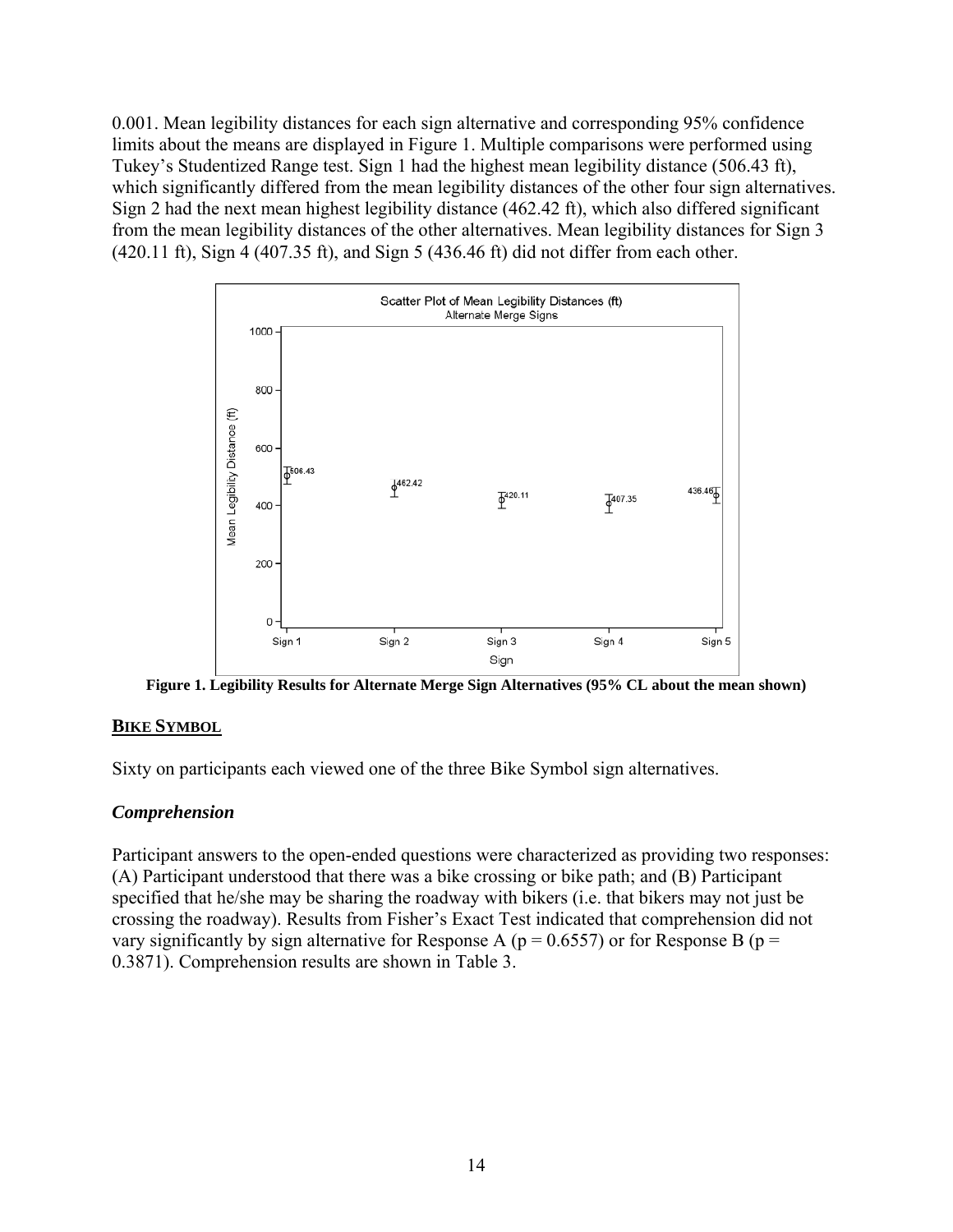| able of Complemention results for Directly moot bights | Alt 1  | Alt 2  | Alt <sub>3</sub> |
|--------------------------------------------------------|--------|--------|------------------|
| <b>Bike Symbol Sign Alternatives</b>                   |        |        |                  |
| <b>Open-Ended Response</b>                             |        |        |                  |
| Understood (Response A)                                | 100%   | 100%   | 95%              |
| Understood (Response B)                                | 71.43% | 65%    | 85%              |
| <b>Multiple Choice Response</b>                        |        |        |                  |
| 1. Watch for bicycles riding in the travel lanes       | 23.81% | 45%    | 20%              |
| 2. Watch for bicycles entering or crossing the roadway | 76.19% | 55%    | 80%              |
| 3. Watch for bicycle parking area                      |        |        |                  |
| 4. Watch for bicycle race in progress                  |        |        |                  |
| <b>Ranking</b>                                         |        |        |                  |
| 1 - Would Not Work at All                              | 9.84%  | 3.28%  | 4.92%            |
| $\overline{2}$                                         | 9.84%  | 3.28%  | 13.11%           |
| 3                                                      | 11.48% | 3.28%  | 8.20%            |
| - Might Work<br>$\overline{4}$                         | 29.51% | 18.03% | 26.23%           |
| 5                                                      | 8.20%  | 24.59% | 14.75%           |
| 6                                                      | 13.11% | 19.67% | 14.75%           |
| 7 – Would Work Very Well                               | 18.03% | 27.87% | 18.03%           |

**Table 3. Comprehension Results for Bike Symbol Signs** 

As highlighted in Table 3, the correct multiple choice response was "Watch for bicycles entering or crossing the roadway". When asked to rank each sign alternative on how well it would work to convey the intended meaning, participants gave alternatives 1, 2 and 3 mean rankings of 4.28, 5.28 and 4.49, respectively.

## *Legibility*

Sixty two participants viewed each of the Bike Symbol sign alternatives. A Repeated Measures ANOVA indicated that legibility distances differed significantly by sign alternative,  $F(2,122) =$ 15.23, p < 0.001. Mean legibility distances for each sign alternative and corresponding 95% confidence limits about the means are displayed in Figure 2. Multiple comparisons were performed using Tukey's Studentized Range test. Sign 1 had the lowest mean legibility distance (499.88 ft), which significantly differed from the mean legibility distances of the other two sign alternatives. Mean legibility distances for Sign 2 (516.16 ft) and Sign 3 (527.81 ft) did not differ from each other.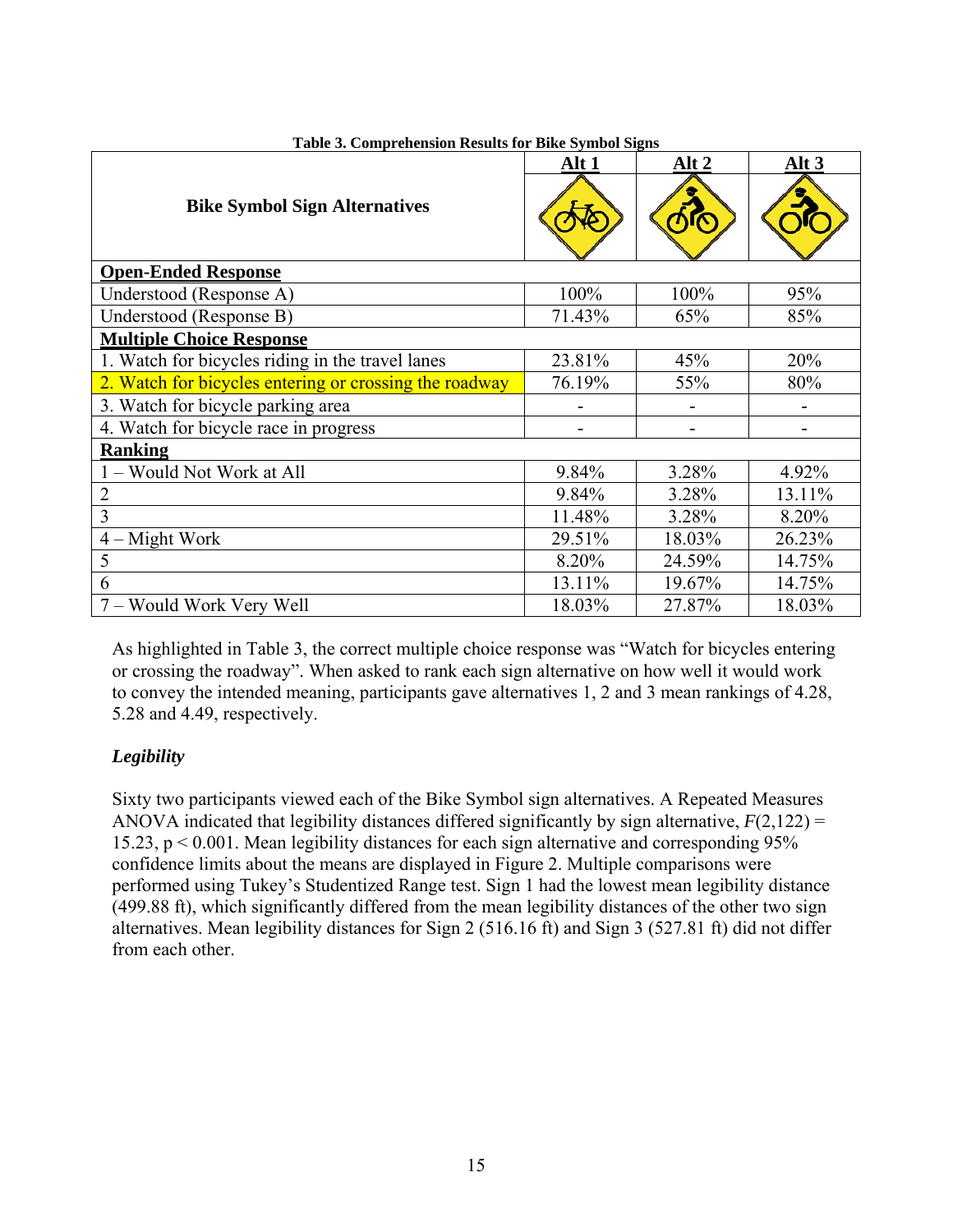

**Figure 2. Legibility results for Bike Symbol sign alternatives (95% CL about the mean shown).** 

#### **GRADE CROSSING (CROSSBUCK)**

Sixty three participants each viewed one of the three Crossbuck sign alternatives.

#### *Comprehension*

For the open-ended questioning, participants were considered correct if they understood that the sign indicated a railroad crossing/train tracks. Results from Fisher's Exact Test indicated that comprehension did not vary significantly by sign alternative ( $p = 0.5289$ ). All comprehension results are shown in Table 4.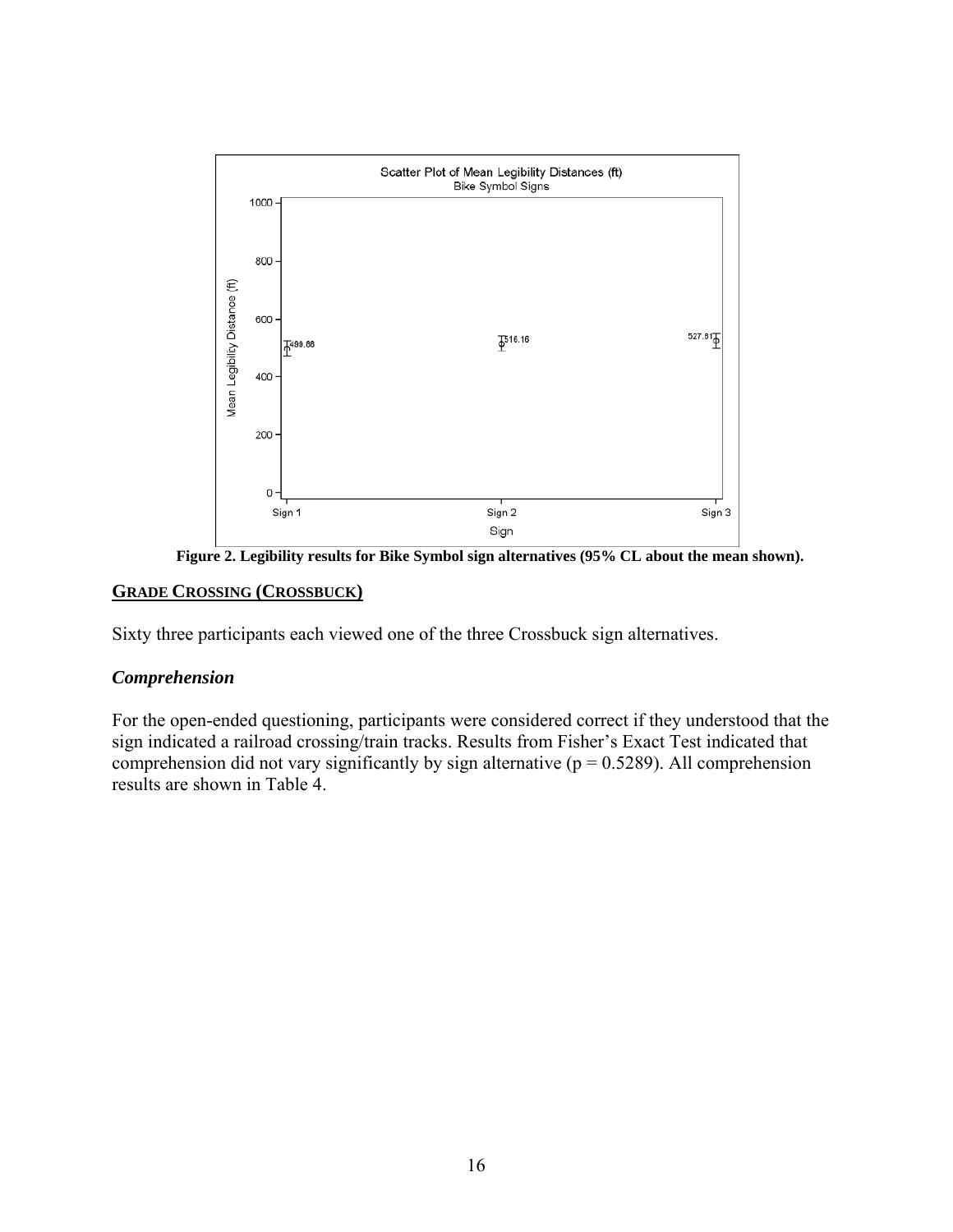|                                              | Alt 1      | Alt 2  | Alt 3  |  |
|----------------------------------------------|------------|--------|--------|--|
| <b>Crossbuck Sign</b><br><b>Alternatives</b> | <b>SRO</b> |        |        |  |
| <b>Open-Ended Response</b>                   |            |        |        |  |
| Understood                                   | 100%       | 94.74% | 95.24% |  |
| <b>Multiple Choice Response</b>              |            |        |        |  |
| 1. Do Not Cross                              |            | 10.53% |        |  |
| 2. Railroad Crossing                         | 100%       | 84.21% | 100%   |  |
| 3. Do Not Enter                              |            | 5.26%  |        |  |
| 4. No Through Traffic                        |            |        |        |  |
| <b>Ranking</b>                               |            |        |        |  |
| 1 – Would Not Work at All                    |            | 53.97% |        |  |
| $\overline{2}$                               | 1.59%      | 9.52%  |        |  |
| 3                                            | 4.76%      | 6.35%  |        |  |
| $4 - Might Work$                             | 12.70%     | 15.87% | 4.76%  |  |
| 5                                            | 3.17%      | 1.59%  | 6.35%  |  |
| 6                                            | 22.22%     | 9.52%  | 19.05% |  |
| 7 – Would Work Very Well                     | 55.56%     | 3.17%  | 69.84% |  |

**Table 4. Comprehension Results for Crossbuck Signs** 

The only incorrect responses for the multiple choice question were for alternative 2. Additionally, when asked to rank each sign alternative on how well it would work to convey the intended meaning, alternative 2 ( $M = 2.43$ ) had a lower mean ranking than alternative 1 ( $M =$ 6.06) and alternative 3 (6.54).

## *Legibility*

Sixty two participants viewed each of the Crossbuck sign alternatives. A Repeated Measures ANOVA indicated that legibility distances did not differ significantly by sign alternative. The overall mean legibility distance for the Crossbuck sign alternatives was 626.21 ft.

#### **PEDESTRIAN CROSSING**

One hundred and three participants each viewed one of the five Pedestrian Crossing sign alternatives.

#### *Comprehension*

Participant answers to the open-ended questions were characterized as providing two responses: (A) Participant generally understood to watch for pedestrians crossing; and (B) Participant specified to watch for pedestrians crossing in a crosswalk (i.e., the sign was indicating a crosswalk). Results from Fisher's Exact Test indicated that comprehension did not vary significantly by sign alternative for Response A ( $p \approx 1.000$ ) or for Response B ( $p = 0.0972$ ). Comprehension results are shown in Table 5.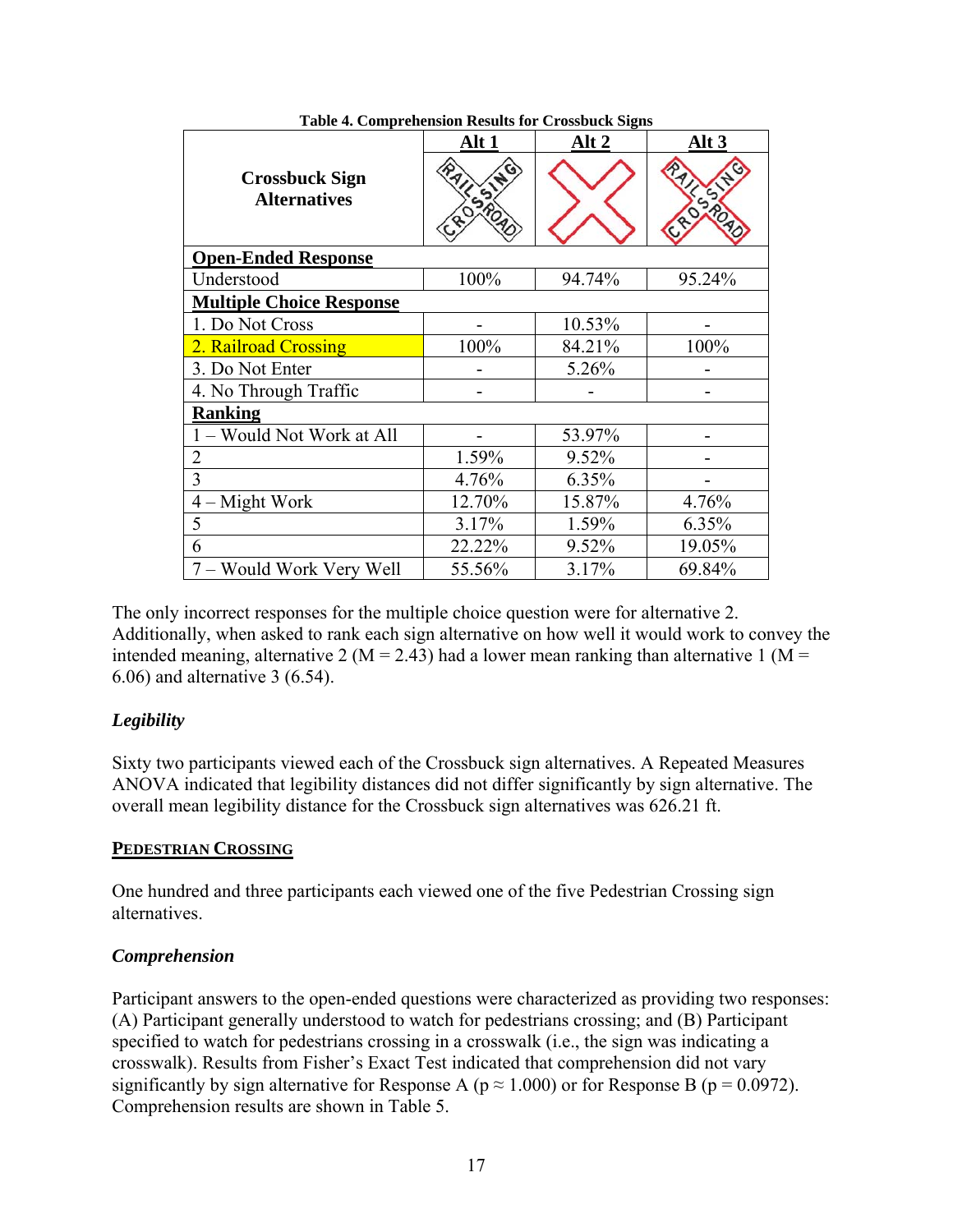|                                                                                       | Alt 1  | Alt 2  | Alt 3                    | Alt 4                                                                              | Alt 5                                                                   |
|---------------------------------------------------------------------------------------|--------|--------|--------------------------|------------------------------------------------------------------------------------|-------------------------------------------------------------------------|
| <b>Pedestrian Crossing Sign</b><br><b>Alternatives</b>                                |        | HERE 7 | <b>STOP</b><br>HERE FOR  | <b>STATE</b><br>LAW<br><b>STOP</b><br>FOR<br>∕₹<br><b>WITHIN</b><br><b>ROSSWAL</b> | <b>STATE</b><br>LAW<br>w<br>T <sub>0</sub><br>∕ि<br>WITHIN<br>CROSSWALK |
| <b>Open-Ended Response</b>                                                            |        |        |                          |                                                                                    |                                                                         |
| Understood (Response A)                                                               | 100%   | 100%   | 100%                     | 100%                                                                               | 100%                                                                    |
| Understood (Response B)                                                               | 100%   | 78.95% | 76.19%                   | 85%                                                                                | 90%                                                                     |
| <b>Multiple Choice Response</b>                                                       |        |        |                          |                                                                                    |                                                                         |
| 1. Yield until the pedestrian has<br>cleared the crosswalk                            | 43.48% | 42.11% | 19.05%                   | $5\%$                                                                              | 55%                                                                     |
| 2. Yield until you can proceed<br>without hitting the pedestrian                      | 8.70%  | 21.05% |                          |                                                                                    | $5\%$                                                                   |
| 3. Come to a complete stop until<br>the pedestrian has cleared the<br>crosswalk       | 47.83% | 26.32% | 61.90%                   | 80%                                                                                | 35%                                                                     |
| 4. Come to a complete stop until<br>you can proceed without hitting<br>the pedestrian |        | 10.53% | 19.05%                   | 15%                                                                                | $5\%$                                                                   |
| <b>Ranking</b>                                                                        |        |        |                          |                                                                                    |                                                                         |
| 1 - Would Not Work at All                                                             | 1.94%  | 9.71%  | $\overline{\phantom{0}}$ | $\overline{\phantom{0}}$                                                           |                                                                         |
| $\overline{2}$                                                                        | 6.8%   | 9.71%  | $\overline{\phantom{0}}$ |                                                                                    | 0.97%                                                                   |
| $\overline{3}$                                                                        | 8.74%  | 10.68% | $\overline{\phantom{0}}$ |                                                                                    |                                                                         |
| $4 - Might Work$                                                                      | 27.18% | 21.36% | $\overline{\phantom{0}}$ | $\blacksquare$                                                                     | 5.83%                                                                   |
| 5                                                                                     | 15.53% | 18.45% | $\overline{\phantom{0}}$ | $\overline{\phantom{0}}$                                                           | 9.71%                                                                   |
| 6                                                                                     | 16.5%  | 14.56% |                          |                                                                                    | 15.53%                                                                  |
| 7 - Would Work Very Well                                                              | 23.3%  | 15.53% |                          |                                                                                    | 67.96%                                                                  |

**Table 5. Comprehension Results for Pedestrian Crossing Signs** 

For the multiple choice response, participants were asked to select the choice which best represented the solution to the following situation: "If there is a pedestrian in the crosswalk, you should do what?" There was no correct choice since the correct response depended on the sign alternative shown to the participant.

When asked to rank sign alternatives 1, 2 and 5 on how well they would work to convey "Pedestrian Crossing", participants gave mean rankings of 4.90, 4.35 and 6.43, respectively. Participants were not asked to rank alternatives 3 or 4 because they were the same as 2 and 5 but with "stop" instead of "yield".

## *Legibility*

Sixty two participants viewed each of the Pedestrian Crossing sign alternatives. Results from a Mauchly's sphericity test indicated that the variances of the differences between the legibility distances of the sign alternatives were not equal ( $(9) = 19.57$ ,  $p = 0.021$ ) so adjusted univariate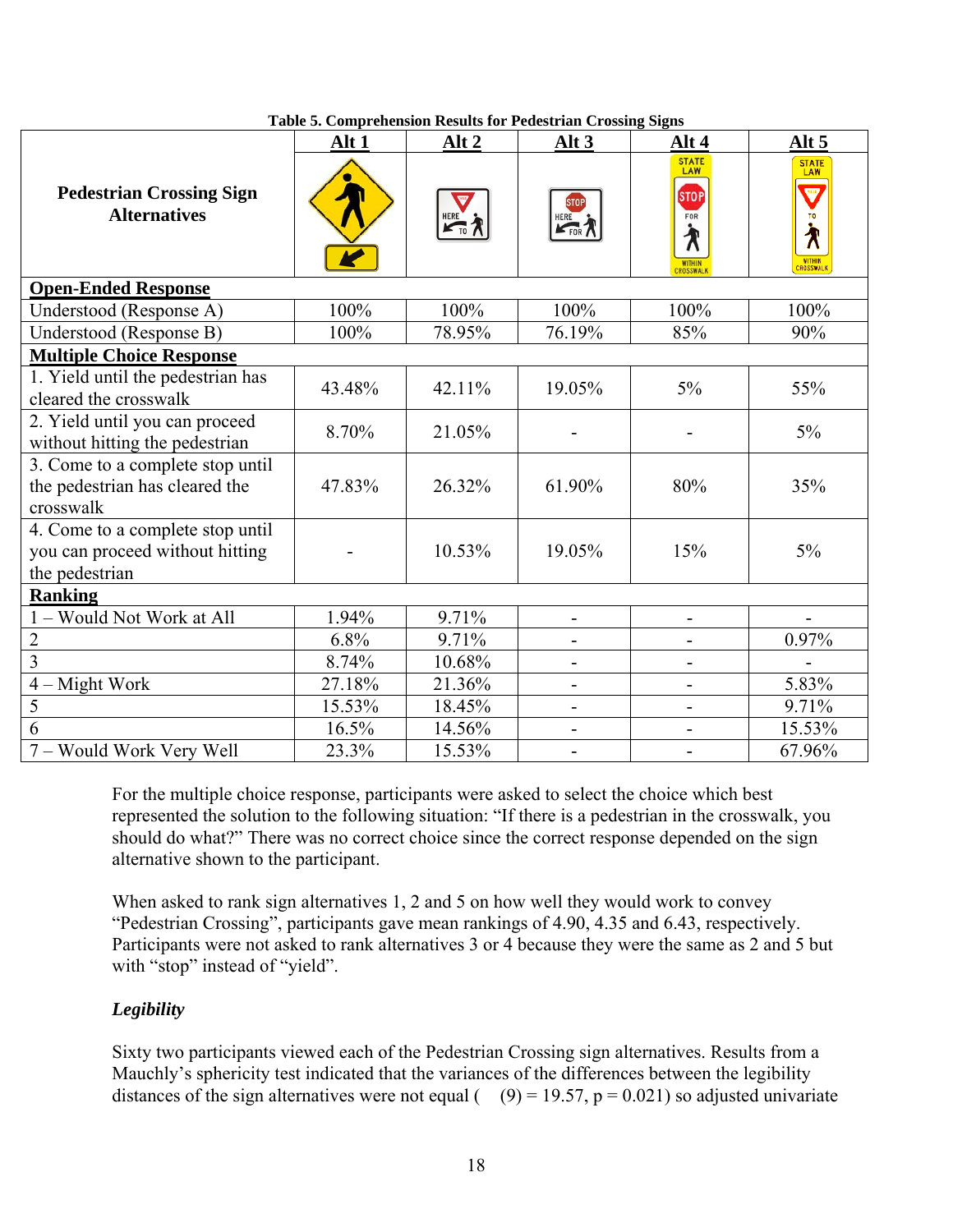statistics were used. A Repeated Measures ANOVA indicated that legibility distances differed significantly by sign alternative,  $F(4,244) = 34.70$ ,  $p < 0.001$ . Mean legibility distances for each sign alternative and corresponding 95% confidence limits about the means are displayed in Figure 3. Multiple comparisons were performed using Tukey's Studentized Range test. Sign 1 had the highest mean legibility distance (505.12 ft), which significantly differed from the mean legibility distances of the other sign alternatives. The mean legibility distance for Sign 2 (445.91 ft) was significantly higher than the mean legibility distance for Sign 4 (409.91 ft) and Sign 5 (418.77 ft). The mean legibility distance for Sign 3 (428.83 ft) did not differ from the mean legibility distance for Sign 4 or Sign 5.



**Figure 3. Legibility Results for Pedestrian Crossing Sign Alternatives (95% CL About the Mean Shown).** 

## **TOLL COLLECTION SYMBOLS**

For the Toll Collection symbols, the exact change symbols and the attendant symbols were analyzed separately, as they convey two different meanings. Forty three participants each saw one of the two exact change symbols, and forty participants each saw one of the two attendant symbols.

## *Comprehension*

First, participants were asked open-ended questions about either an exact change symbol, or an attendant symbol. They were shown an image of their symbol above one lane of a three-lane toll plaza. There were no signs above the other two lanes. Participant answers to the open-ended questions were characterized as providing two responses: (A) Participant generally understood that the sign indicated a toll where they needed to pay money; and (B) Participant specified that they needed exact change (if they viewed the exact change symbol) or that there was an attendant in the booth (if they viewed the attendant symbol). Results from Fisher's Exact Test for the exact change symbols indicated that comprehension did not vary significantly by sign alternative for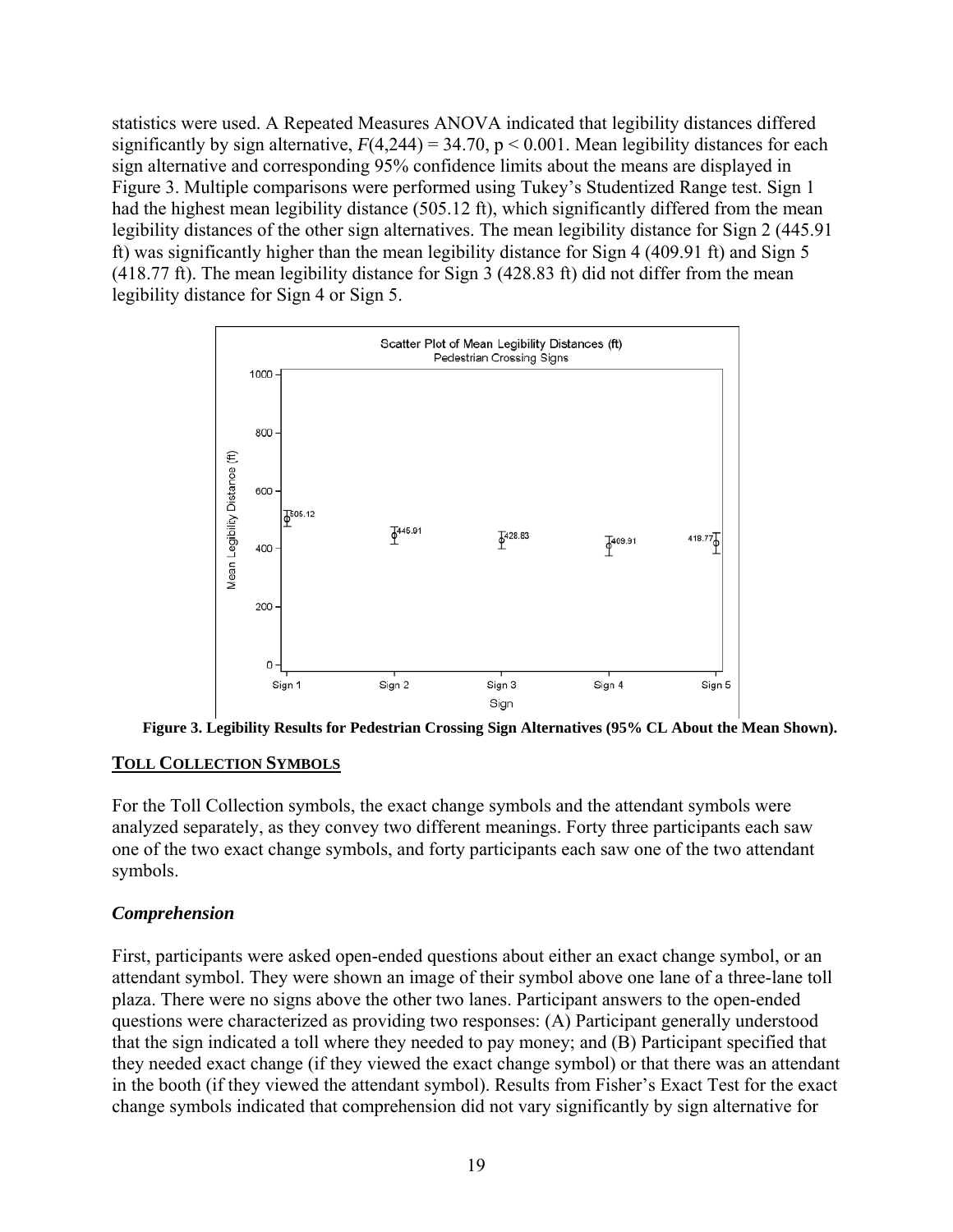Question A ( $p = 1.000$ ) or for Question B ( $p = 1.000$ ). Results from a Fisher's Exact Test for the attendant symbols indicated that comprehension did not vary significantly by sign alternative for Question A ( $p = 1.000$ ), but there were significant differences in comprehension for Question B  $(p < 0.005)$ . Comprehension results are shown in Table 6.

| Table 6. Comprenension Results for Ton Conection Symbols |        |                    |  |  |  |
|----------------------------------------------------------|--------|--------------------|--|--|--|
|                                                          | Alt C1 | Alt C <sub>2</sub> |  |  |  |
| <b>Exact Change Symbol Alternatives</b>                  |        |                    |  |  |  |
| <b>Open-Ended Response</b>                               |        |                    |  |  |  |
| Understood (Response A)                                  | 91.3%  | 95%                |  |  |  |
| Understood (Response B)                                  | 57.14% | 57.89%             |  |  |  |
|                                                          | Alt A1 | Alt A <sub>2</sub> |  |  |  |
| <b>Attendant Symbol Alternatives</b>                     |        |                    |  |  |  |
| <b>Open-Ended Response</b>                               |        |                    |  |  |  |
| Understood (Response A)                                  | 100%   | 100%               |  |  |  |
| Understood (Response B)                                  | 38.1%  | 84.21%             |  |  |  |

| <b>Table 6. Comprehension Results for Toll Collection Symbols</b> |  |  |
|-------------------------------------------------------------------|--|--|
|                                                                   |  |  |

After the open-ended comprehension, participants were shown the same image of a three-lane toll plaza, with the original symbol they viewed, as well as another symbol of the opposite category, and a "Tollpass" sign. Therefore, there were four different conditions, in which each exact change symbol was shown with each attendant symbol; participants saw one of the four combinations: C1A1, C1A2, C2A2 or C2A2. Participants viewed the same image and sign combination four different times. With each view, they were given one of the following scenarios and asked to indicate all possible lanes that they could use:

Scenario A: The toll is .50 cents. You have no cash and you have a toll pass.

Scenario B: The toll is .50 cents. You have a 5 dollar bill.

Scenario C: The toll is .50 cents. You have a 5 dollar bill and 3 quarters.

Scenario D: The toll is .50 cents. You have 3 quarters and need a receipt.

The presentation of scenarios was randomized. Each sign condition and respective comprehension results of all scenarios (A-D) are shown in Table 7. The correct lanes (i.e. all possible lanes that could be used for a particular scenario) are highlighted in yellow. The table indicates the percentage of participants who selected each lane, as well as the percentage of total correctness for each condition; participants were considered correct if they selected exactly the lanes which could be used for that scenario, and no lanes which could not be used.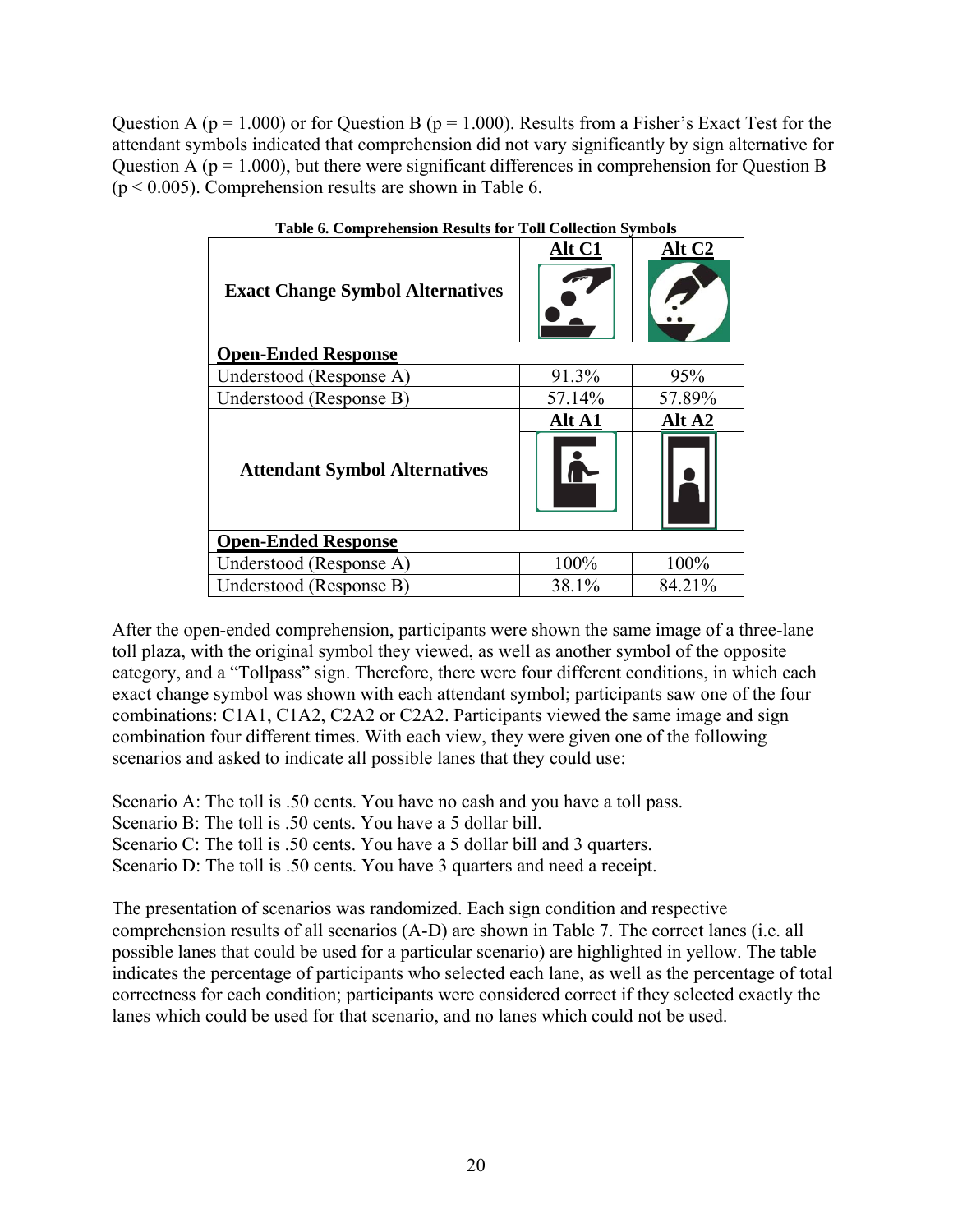|                          | C1A1              |                              | C2A1                     |                      |                          |
|--------------------------|-------------------|------------------------------|--------------------------|----------------------|--------------------------|
|                          |                   | oll Pass                     |                          |                      |                          |
| Lane 1                   | Lane 2            | Lane 3                       | Lane 1                   | Lane 2               | Lane 3                   |
|                          | Scenario A (87%)  |                              |                          | Scenario A (86%)     |                          |
| 4%                       | 13%               | 100%                         | $5\%$                    | 14%                  | 100%                     |
|                          | Scenario B (91%)  |                              |                          | Scenario B (100%)    |                          |
| $9\%$                    | 100%              | 4%                           | $\overline{\phantom{0}}$ | 100%                 | ÷.                       |
|                          | Scenario C (78%)  |                              |                          | Scenario C (62%)     |                          |
| 100%                     | 78%               | -                            | 95%                      | 67%                  |                          |
|                          | Scenario D (100%) |                              |                          | Scenario D (90%)     |                          |
|                          | 100%              |                              | 10%                      | 90%                  |                          |
|                          | C1A2              |                              |                          | C2A2                 |                          |
|                          |                   | oll Pass                     |                          |                      | Toll Pass                |
| Lane 1                   | Lane 2            | Lane 3                       | Lane 1                   | Lane 2               | Lane 3                   |
|                          | Scenario A (89%)  |                              |                          | Scenario A (90%)     |                          |
| $5\%$                    | 11%               | 100%                         | $5\%$                    | 5%                   | 100%                     |
|                          | Scenario B (100%) |                              |                          | Scenario B $(100\%)$ |                          |
| $\overline{\phantom{0}}$ | 100%              | $\blacksquare$               | $\overline{\phantom{0}}$ | 100%                 | $\overline{\phantom{0}}$ |
|                          | Scenario C (89%)  |                              |                          | Scenario C (70%)     |                          |
| 100%                     | 89%               | $\qquad \qquad \blacksquare$ | 100%                     | 70%                  | -                        |
|                          | Scenario D (89%)  |                              |                          | Scenario D (100%)    |                          |
| $11\%$                   | 100%              | 5%                           | $\overline{\phantom{0}}$ | 100%                 | $\overline{\phantom{0}}$ |

**Table 7. Percent Correct for Toll Collection Scenarios A-D and Lane Selections for each Scenario**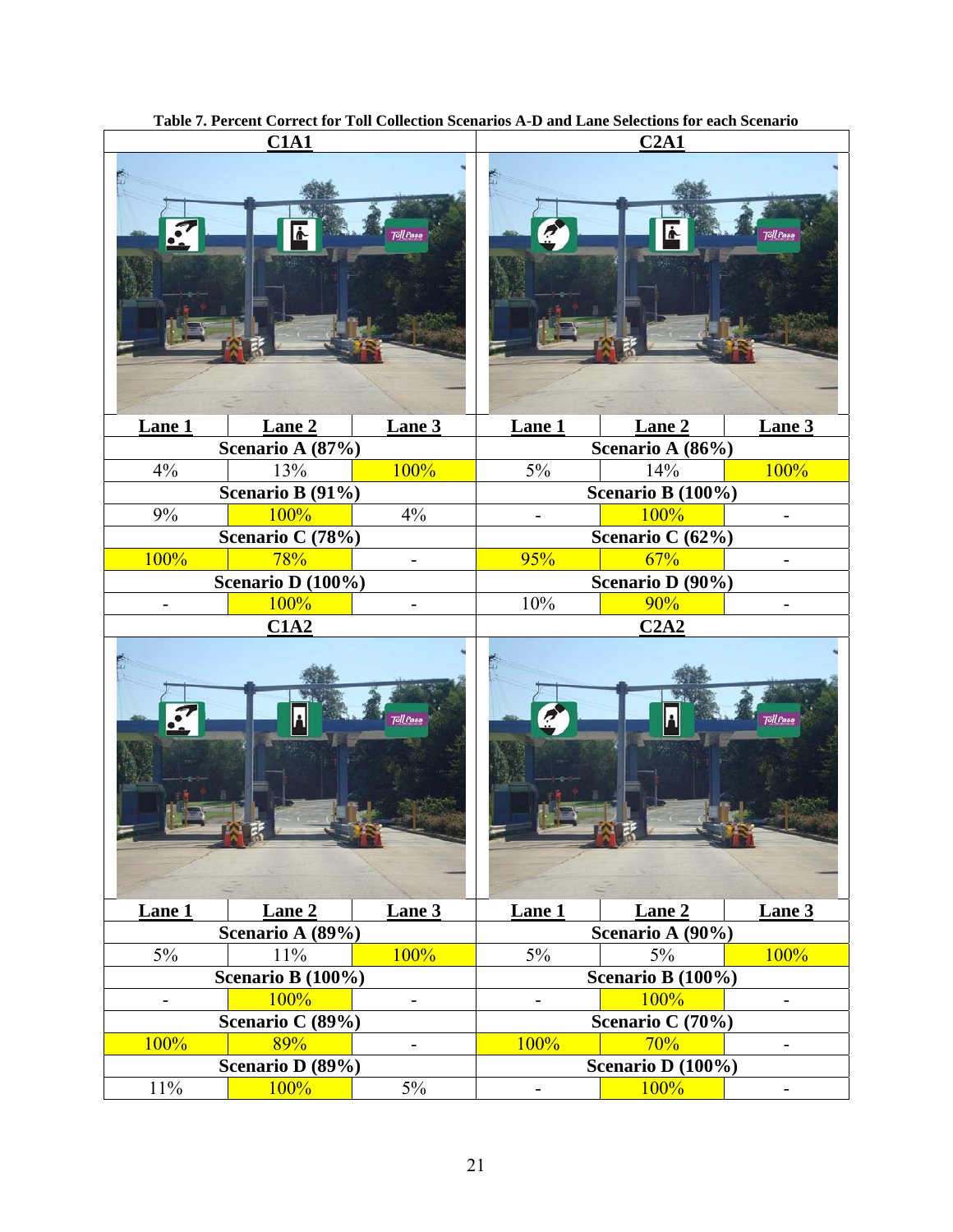When averaging the correct percentages across all four scenarios, the mean correctness was 89%, 91.75%, 84.5% and 90% for the sign combinations of C1A1, C1A2, C2A1 and C2A2, respectively.

## *Legibility*

Sixty two participants viewed each of the Truck Roll sign alternatives. A Repeated Measures ANOVA indicated that legibility distances differed significantly by sign alternative  $(F(3,183) =$ 9.42, p <0.001). Mean legibility distances for each sign alternative and corresponding 95% confidence limits about the means are displayed in Figure 4. Multiple comparisons were performed using Tukey's Studentized Range test. Mean legibility distances for Sign C1 (505.00 ft) and Sign A1 (501.32 ft) differed significantly from the mean legibility distances for Sign A2 (445.45 ft) and Sign C2 (460.26 ft).



**Figure 4. Legibility Results for Toll Collection Symbol Sign Alternatives (95% CL About the Mean Shown).** 

## **TRUCK ROLLOVER WITH ADVISORY SPEED LIMIT**

Eighty two participants each viewed one of the four Truck Rollover with Advisory Speed sign alternatives.

## *Comprehension*

Participants were considered correct if they understood that there was an alignment change at the exit ramp ahead and that the advisory speed was 35 MPH. These percentages are shown as Response A in Table 8 below. Results from Fisher's Exact Test indicated that comprehension did not vary significantly by sign alternative,  $p = 0.053$ .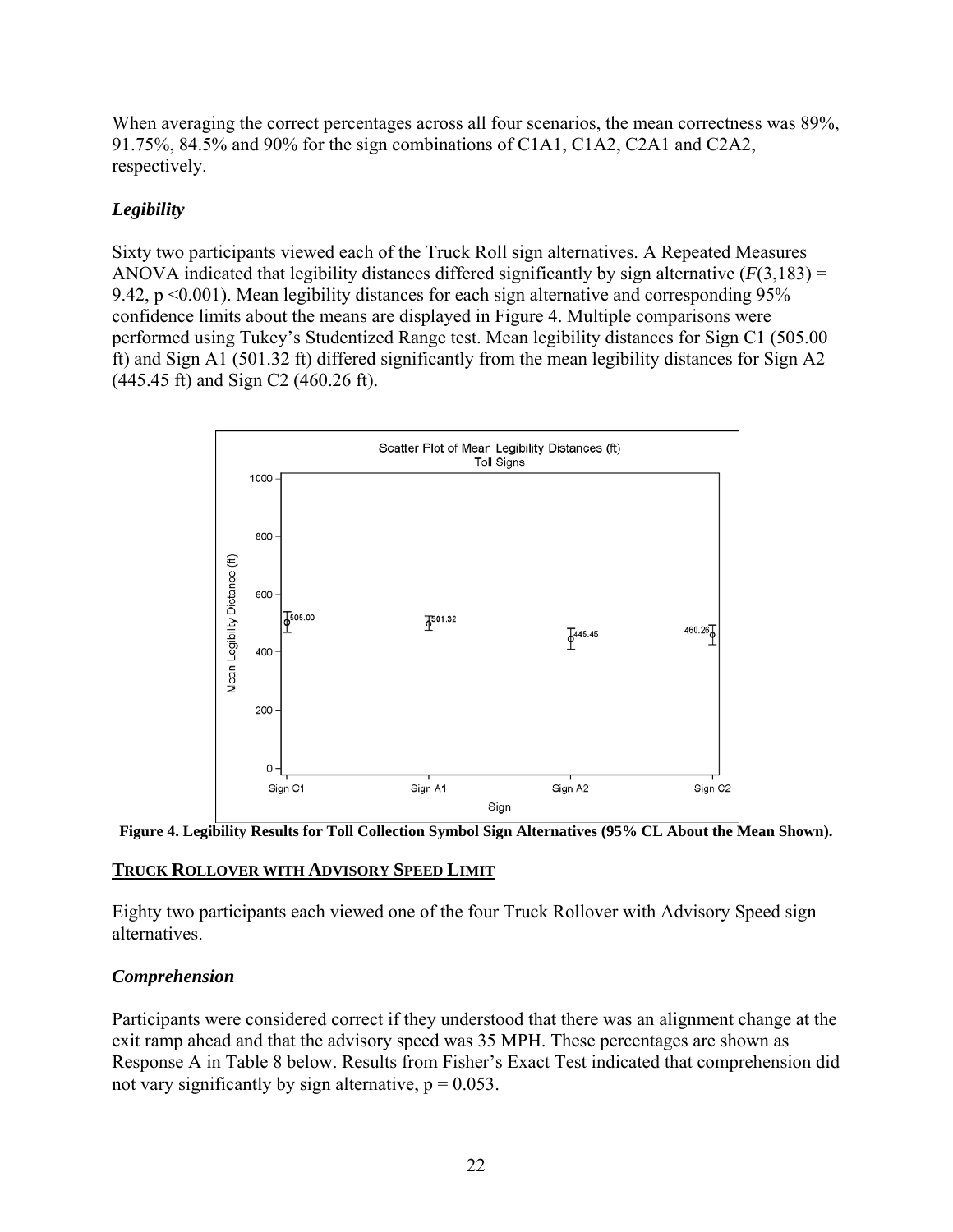Response B represent the percentage of participants who understood the sign (Response A), and further specified that the speed advisory applies to all drivers (as opposed to trucks only).

Response C represents the percentage of participants who understood the sign (Response A), and further specified that the sign indicated a risk of tipping.

Response D represents the percentage of participants who indicating a risk of tipping (Response B), and further specified that the risk of tipping applies to all drivers (as opposed to trucks only).

|                                                                                   | Alt 1            | Alt <sub>2</sub> | Alt <sub>3</sub> | Alt 4            |
|-----------------------------------------------------------------------------------|------------------|------------------|------------------|------------------|
| <b>Truck Rollover with Advisory Speed</b><br><b>Limit Sign Alternatives</b>       | 35<br><b>MPH</b> | 35<br><b>MPH</b> | 35<br><b>MPH</b> | 35<br><b>MPH</b> |
| <b>Open-Ended Response</b>                                                        |                  |                  |                  |                  |
| Understood (Response A)                                                           | 82.61%           | 100%             | 95%              | 100%             |
| (Response $B$ – speed advisory applies to<br>all, not just trucks)                | 65%              | 100%             | 78.95%           | 100%             |
| (Response C – risk of tipping)                                                    | 85%              | 10.53%           | 73.68%           | 0.05%            |
| (Response $D$ – risk of tipping applies to<br>all, not just trucks)               | 29.41%           | 100%             | 28.57%           |                  |
| <b>Multiple Choice Response</b>                                                   |                  |                  |                  |                  |
| 1. Slow down when entering tunnel                                                 |                  |                  |                  |                  |
| 2. Wrong way, turn around                                                         |                  |                  |                  |                  |
| 3. There is a sharp curve at the exit ramp<br>ahead, the advisory speed is 35 MPH | 95.65%           | 100%             | 90%              | 100%             |
| 4. Watch for tipping trucks                                                       | 4.35%            |                  | 10%              |                  |
| <b>Ranking</b>                                                                    |                  |                  |                  |                  |
| 1 - Would Not Work at All                                                         | 2.44%            | 18.29%           | 2.44%            | 13.41%           |
| $\overline{2}$                                                                    | 1.22%            | 9.76%            | 1.22%            | 10.98%           |
| $\overline{3}$                                                                    | 2.44%            | 9.76%            | 4.88%            | 12.20%           |
| $4 - Might Work$                                                                  | 8.54%            | 17.07%           | 9.76%            | 25.61%           |
| $\overline{5}$                                                                    | 14.63%           | 17.07%           | 15.85%           | 19.51%           |
| 6                                                                                 | 28.05%           | 9.76%            | 30.49%           | 7.32%            |
| 7 – Would Work Very Well                                                          | 42.68%           | 18.29%           | 35.37%           | 10.98%           |

**Table 8. Comprehension Results for Truck Rollover with Advisory Speed Limit Signs** 

When asked to rank sign alternatives 1, 2, 3 and 4 on how well they would work to convey the intended meaning, participants gave mean rankings of 5.87, 4.07, 5.68 and 3.93, respectively.

## *Legibility*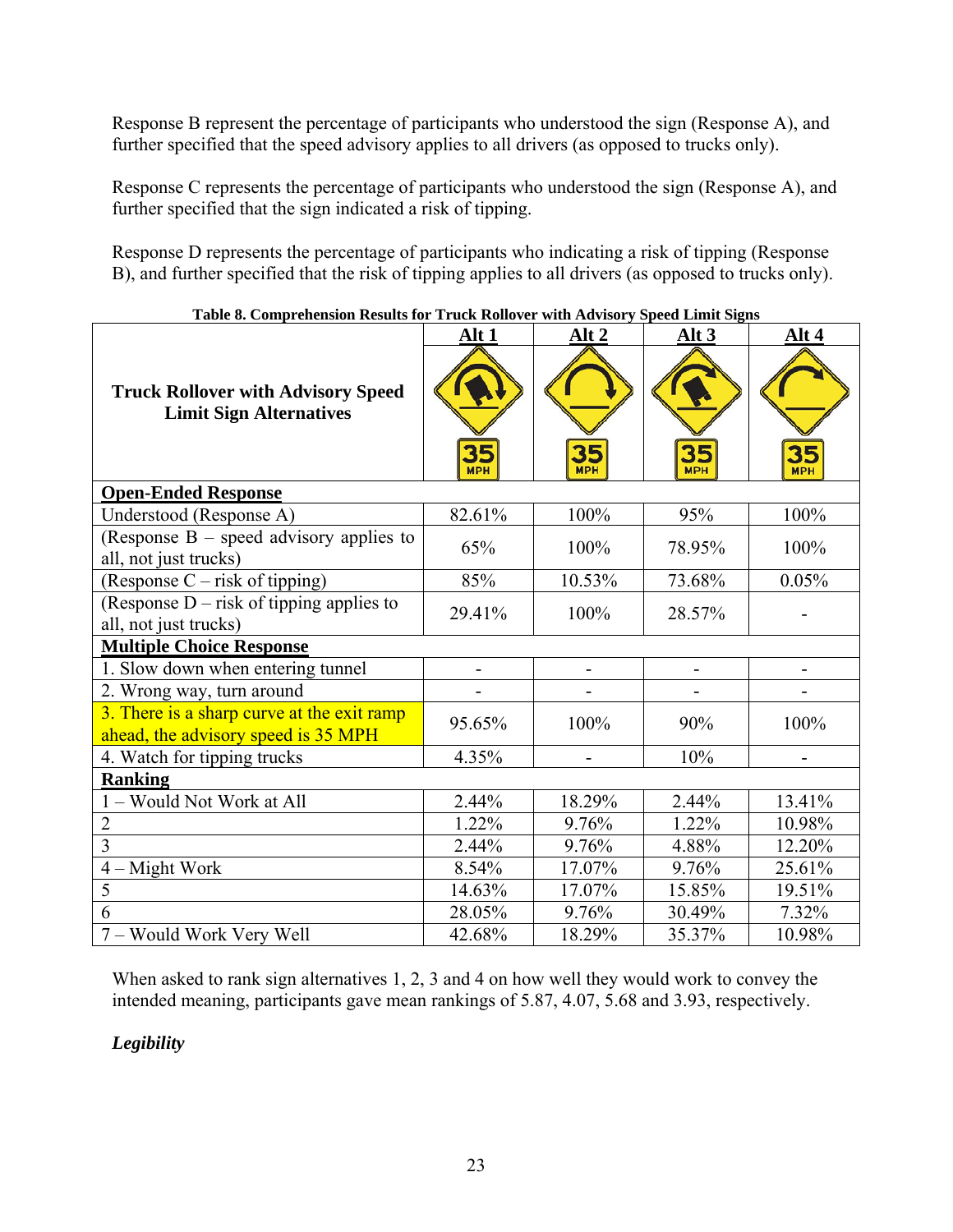Sixty two participants viewed each of the Truck Rollover with Advisory Speed sign alternatives. A Repeated Measures ANOVA indicated that legibility distances did not differ significantly by sign alternative. The overall mean legibility distance for all sign alternatives was 438.69 ft.

#### **TRUCK ROUNDABOUT SIGNS**

Eighty four participants each viewed one of the four Pedestrian Crossing sign alternatives.

#### *Comprehension*

Participants were considered correct if they reported the possibility of trucks crossing into or driving in multiple lanes (e.g. they were not correct if they stated simply to be cautious of trucks or to watch for trucks due to blind spots). Results from Fisher's Exact Test indicated that comprehension varied significantly by sign alternative ( $p < 0.05$ ). Comprehension results are shown in Table 9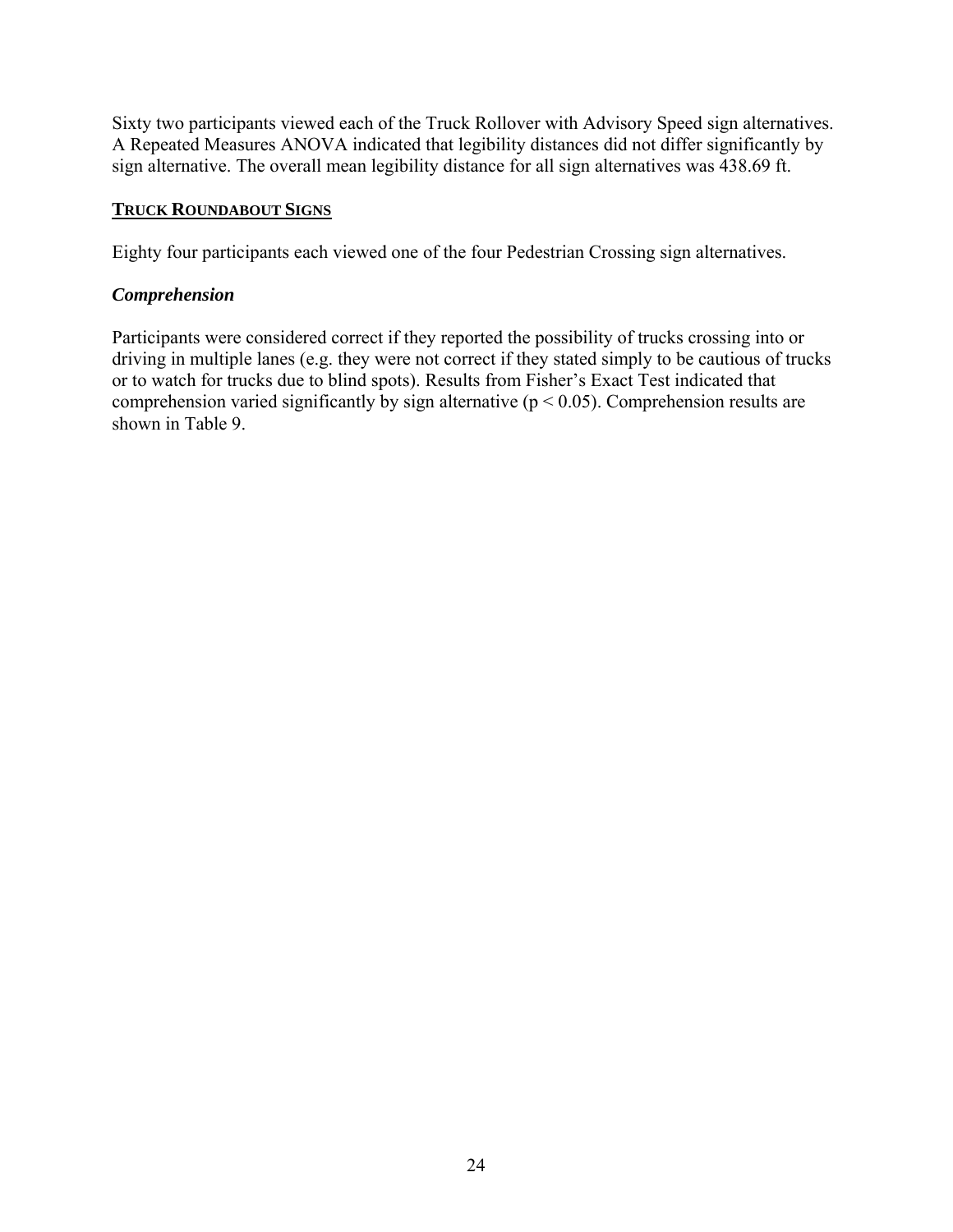|                                                                                        | Alt 1                                                              | Table 2. Complemention results for Truck Koundabout Signs<br>Alt <sub>2</sub> | Alt 3                                         | Alt 4                                  |
|----------------------------------------------------------------------------------------|--------------------------------------------------------------------|-------------------------------------------------------------------------------|-----------------------------------------------|----------------------------------------|
| <b>Truck Roundabout Sign</b><br><b>Alternatives</b>                                    | <b>WATCH</b><br><b>FOR WIDE</b><br><b>TURNING</b><br><b>TRUCKS</b> |                                                                               | 담 물<br><b>TRUCKS USE</b><br><b>BOTH LANES</b> | <b>TRUCKS USE</b><br><b>BOTH LANES</b> |
| <b>Open-Ended Response</b>                                                             |                                                                    |                                                                               |                                               |                                        |
| Understood                                                                             | 65.22%                                                             | 33.33%                                                                        | 70%                                           | 25%                                    |
| <b>Multiple Choice Response</b>                                                        |                                                                    |                                                                               |                                               |                                        |
| 1. Trucks may encroach in both<br>lanes through roundabout                             | 78.26%                                                             | 42.86%                                                                        | 80%                                           | 65%                                    |
| 2. Trucks should use both lanes<br>through roundabout                                  | 4.35%                                                              |                                                                               | 20%                                           | 30%                                    |
| 3. Trucks in the left lane may<br>encroach in the right lane through<br>the roundabout | 8.70%                                                              | 9.52%                                                                         |                                               |                                        |
| 4. Trucks in the right lane may<br>encroach in the left lane through<br>the roundabout | 8.70%                                                              | 47.62%                                                                        |                                               | 5%                                     |
| <b>Ranking</b>                                                                         |                                                                    |                                                                               |                                               |                                        |
| - Would Not Work at All                                                                | 5.95%                                                              | 8.33%                                                                         | 11.9%                                         | 14.29%                                 |
| $\overline{2}$                                                                         |                                                                    | 15.48%                                                                        | 8.33%                                         | 11.9%                                  |
| $\overline{3}$                                                                         | 4.76%                                                              | 11.9%                                                                         | 11.9%                                         | 7.14%                                  |
| $4 - Might Work$                                                                       | 21.43%                                                             | 22.62%                                                                        | 15.48%                                        | 16.67%                                 |
| $\overline{5}$                                                                         | 25%                                                                | 13.1%                                                                         | 14.29%                                        | 11.9%                                  |
| 6                                                                                      | 21.43%                                                             | 13.1%                                                                         | 16.67%                                        | 15.48%                                 |
| 7 - Would Work Very Well                                                               | 21.43%                                                             | 15.48%                                                                        | 21.43%                                        | 22.62%                                 |

**Table 9. Comprehension Results for Truck Roundabout Signs** 

When asked to rank sign alternatives 1, 2, 3 and 4 on how well they would work to convey the intended meaning, participants gave mean rankings of 5.10, 4.18, 4.48 and 4.37, respectively.

## *Legibility*

Sixty two participants viewed each of the Truck Roundabout sign alternatives. Results from a Mauchly's sphericity test indicated that the variances of the differences between the legibility distances of the sign alternatives were not equal ( $\chi^2(5) = 37.33$ , p < 0.001) so adjusted univariate statistics were used. A Repeated Measures ANOVA indicated that legibility distances differed significantly by sign alternative,  $F(3,183) = 108.28$ ,  $p < 0.001$ . Mean legibility distances for each sign alternative and corresponding 95% confidence limits about the means are displayed in Figure 5. Multiple comparisons were performed using Tukey's Studentized Range test. Sign 4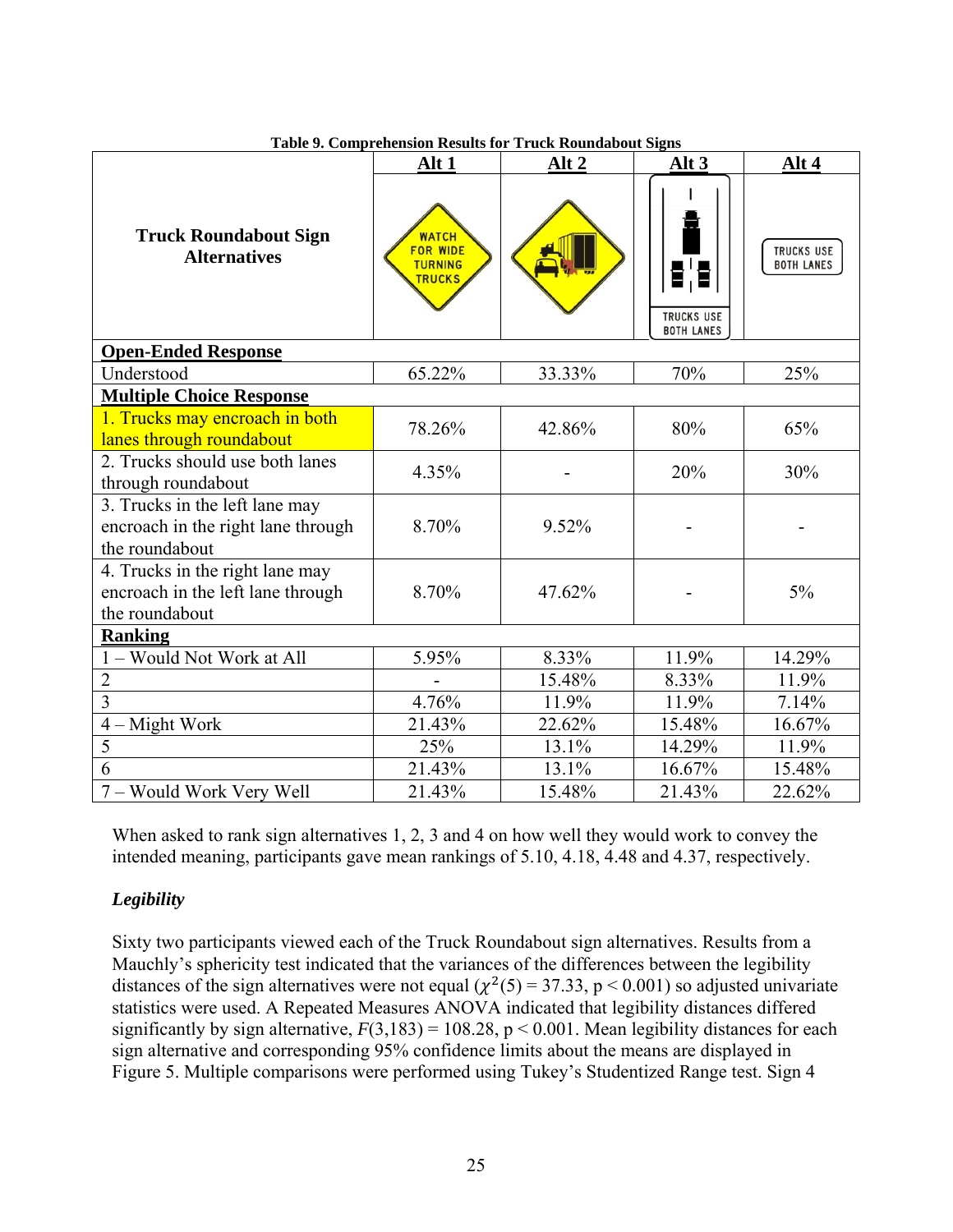had the highest mean legibility distance (504.72 ft), which was significantly different from the mean legibility distance for Sign 1 (367.18 ft), Sign 2 (362.52 ft), and Sign 3 (345.40 ft).



**Figure 5. Legibility Results for Truck Roundabout Sign Alternatives (95% CL About the Mean Shown).** 

## **WALK BIKES**

Eighty three participants each viewed one of the two Walk Bikes sign alternatives.

## *Comprehension*

Participants were considered correct if they understood that the sign indicated they should dismount their bike and walk it through the area. A Fisher's Exact Test indicated that there was a significant difference in comprehension between the two sign alternatives ( $p < 0.05$ ). Comprehension results are shown in Table 10.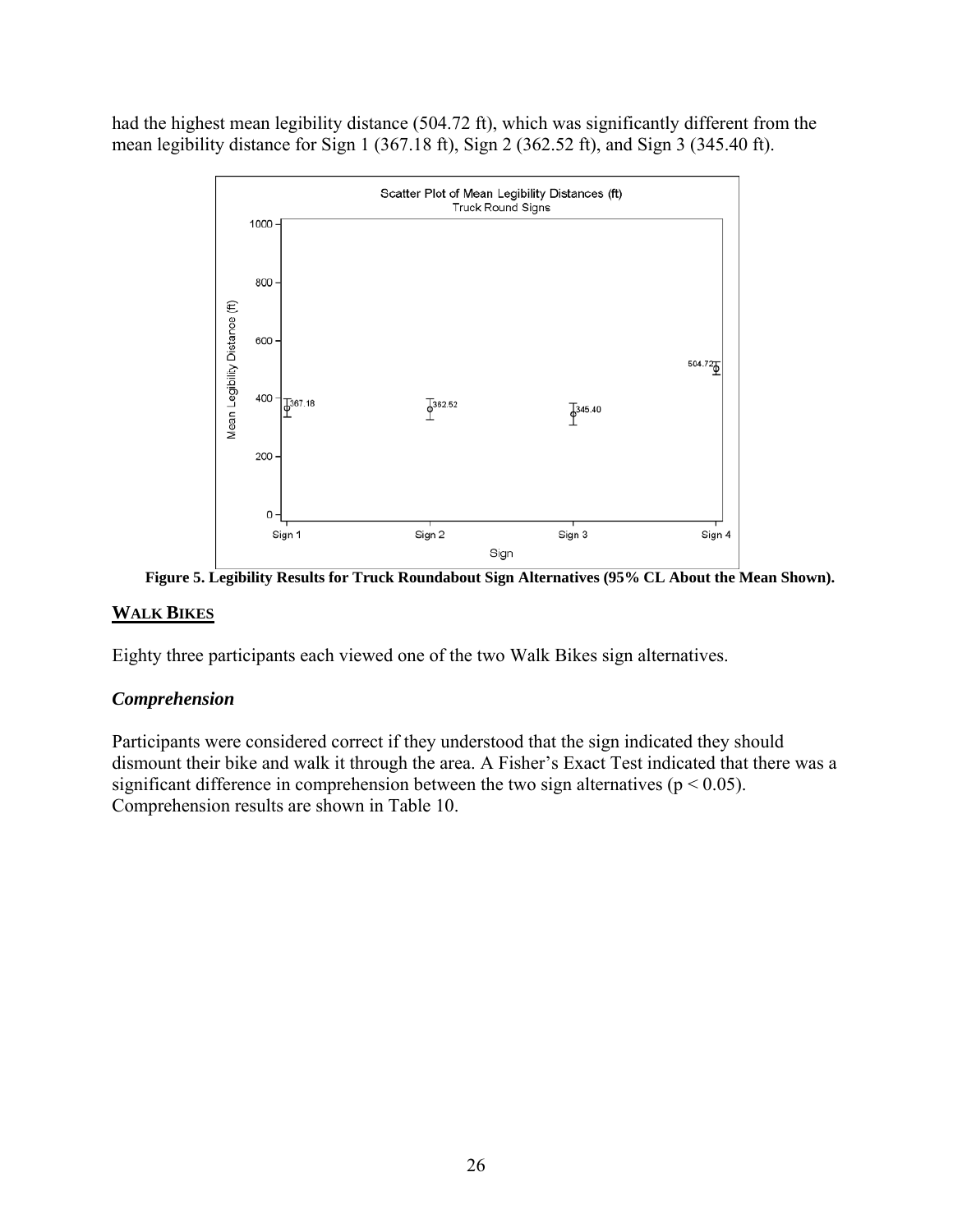|                                                        | Alt 1                                        | Alt <sub>2</sub> |
|--------------------------------------------------------|----------------------------------------------|------------------|
| <b>Walk Bikes Sign Alternatives</b>                    | <b>ALK BIKES</b><br><b>THRU THIS</b><br>AREA |                  |
| <b>Open-Ended Response</b>                             |                                              |                  |
| Understood                                             | 88.64%                                       | 61.54%           |
| <b>Multiple Choice Response</b>                        |                                              |                  |
| Do not ride your bicycle without a helmet              |                                              |                  |
| Bicycle parking area                                   |                                              |                  |
| No bikes allowed past this point                       |                                              |                  |
| Dismount your bicycle and walk it through<br>this area | 100%                                         | 100%             |
| <b>Ranking</b>                                         |                                              |                  |
| 1 – Would Not Work at All                              |                                              | 6.10%            |
| $\overline{2}$                                         | 1.22%                                        | 4.88%            |
| 3                                                      |                                              | 2.44%            |
| $4 -$ Might Work                                       | 2.44%                                        | 31.71%           |
| 5                                                      | 2.44%                                        | 15.85%           |
| 6                                                      | 19.51%                                       | 18.29%           |
| 7 – Would Work Very Well                               | 73.71%                                       | 19.51%           |

**Table 10. Comprehension Results for Walk Bikes Signs** 

All participants were correct for the multiple choice question. When asked to rank the signs on how well they would work to show the intended meaning, participants gave a mean ranking of 7.74 for alternative 1 and 5.96 for alternative 2.

## *Legibility*

Legibility distances were not examined for the Walk Bikes sign alternatives since these signs were viewed from the perspective of a bicyclist.

## **WEAVE**

Eighty three participants each viewed one of the four Weave sign alternatives.

## *Comprehension*

For the open-ended responses, participants were considered correct if they understood that merging traffic (entering the roadway) and diverging traffic (exiting the roadway) were going to cross paths. A Fisher's Exact Test indicated that comprehension did not vary significantly by sign alternative ( $p = 0.1382$ ). Comprehension results are shown in Table 11.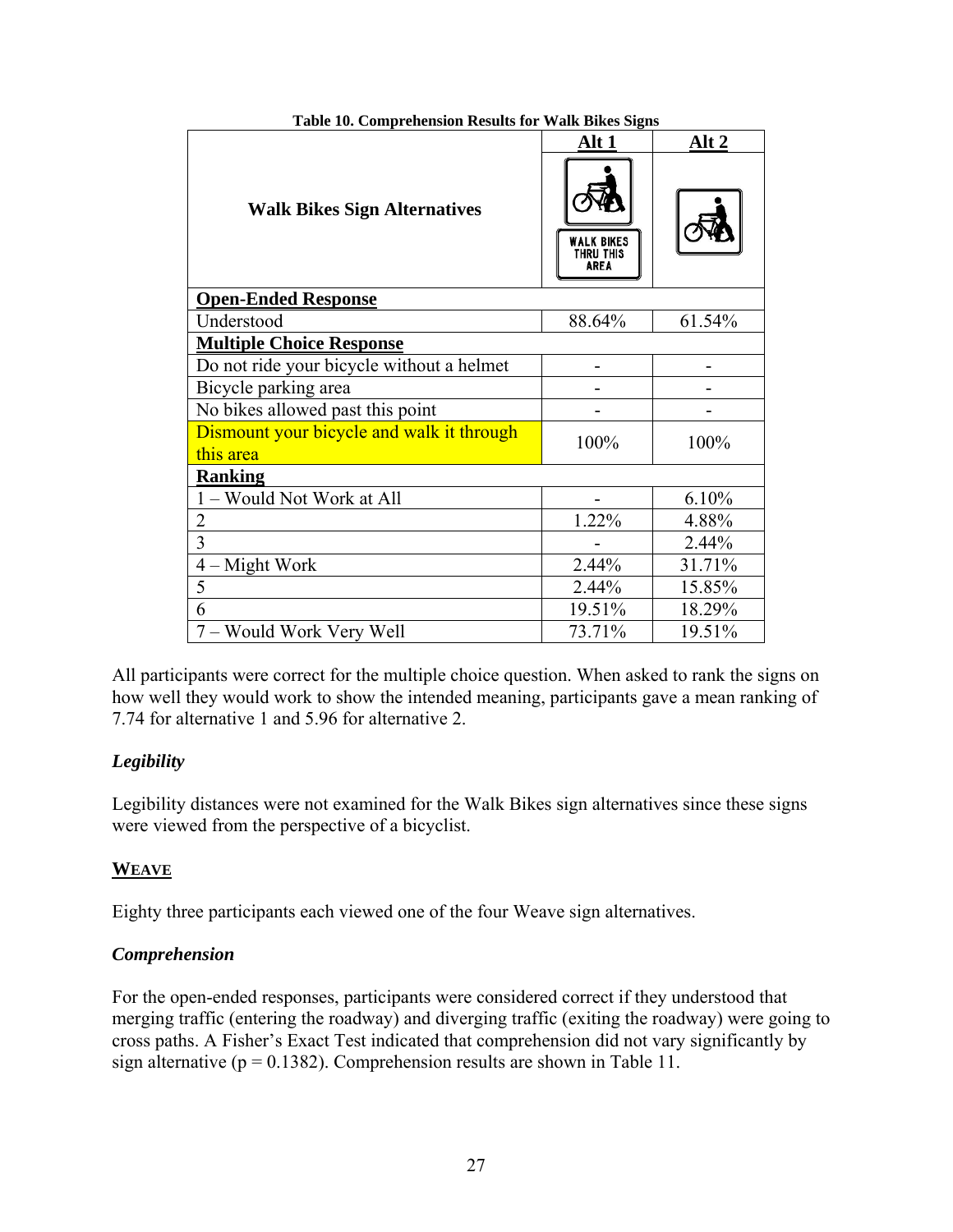|                                                                                 | Alt 1  | Alt 2  | Alt <sub>3</sub> | Alt 4  |
|---------------------------------------------------------------------------------|--------|--------|------------------|--------|
| <b>Weave Sign Alternatives</b>                                                  |        |        |                  |        |
| <b>Open-Ended Response</b>                                                      |        |        |                  |        |
| Understood                                                                      | 60.87% | 78.95% | 42.86%           | 65%    |
| <b>Multiple Choice Response</b>                                                 |        |        |                  |        |
| 1. Traffic entering and exiting the highway<br>must merge in a short added lane | 52.17% | 94.74% | 57.14%           | 65%    |
| 2. Highway splits ahead and will go in two<br>different directions              | 47.83% | 5.26%  | 42.86%           | 35%    |
| 3. You will approach a roundabout when<br>you exit                              |        |        |                  |        |
| 4. New traffic pattern ahead due to<br>construction                             |        |        |                  |        |
| <b>Ranking</b>                                                                  |        |        |                  |        |
| 1 - Would Not Work at All                                                       | 45.12% | 19.51% | 34.15%           | 31.71% |
| $\overline{2}$                                                                  | 12.2%  | 10.98% | 15.85%           | 19.51% |
| $\overline{3}$                                                                  | 4.88%  | 8.54%  | 15.85%           | 10.98% |
| $4 -$ Might Work                                                                | 24.39% | 30.49% | 14.63%           | 18.29% |
| 5                                                                               | 6.1%   | 10.98% | 9.76%            | 13.41% |
| 6                                                                               | 7.32%  | 14.63% | $7.32\%$         | 4.88%  |
| 7 – Would Work Very Well                                                        |        | 4.88%  | 2.44%            | 1.22%  |

**Table 11. Comprehension Results for Weave Signs** 

For the multiple choice question, participants performed the best on alternative 2, with nearly 100% correctness. When asked to rank each sign on how well it would work to show the intended meaning, participants gave alternatives 1, 2, 3 and 4 mean rankings of 2.56, 3.66, 2.82 and 2.82, respectively.

## *Legibility*

Sixty two participants viewed each of the Weave sign alternatives. Results from a Mauchly's sphericity test indicated that the variances of the differences between the legibility distances of the sign alternatives were not equal ( $\chi^2(5) = 17.25$ , p =0.004) so adjusted univariate statistics were used. A Repeated Measures ANOVA indicated that legibility distances differed significantly by sign alternative  $(F(3,183) = 16.11, p < 0.001)$ . Mean legibility distances for each sign alternative and corresponding 95% confidence limits about the means are displayed in Figure 6. Multiple comparisons were performed using Tukey's Studentized Range test. Sign 1 had the highest mean legibility distance (506.73 ft), which was significantly different from the mean legibility distance for Sign 2 (440.67 ft) and Sign 4 (473.71 ft). The mean legibility distance for Sign 3 (490.80 ft) and Sign 4 differed significantly from the mean legibility distance for Sign 2.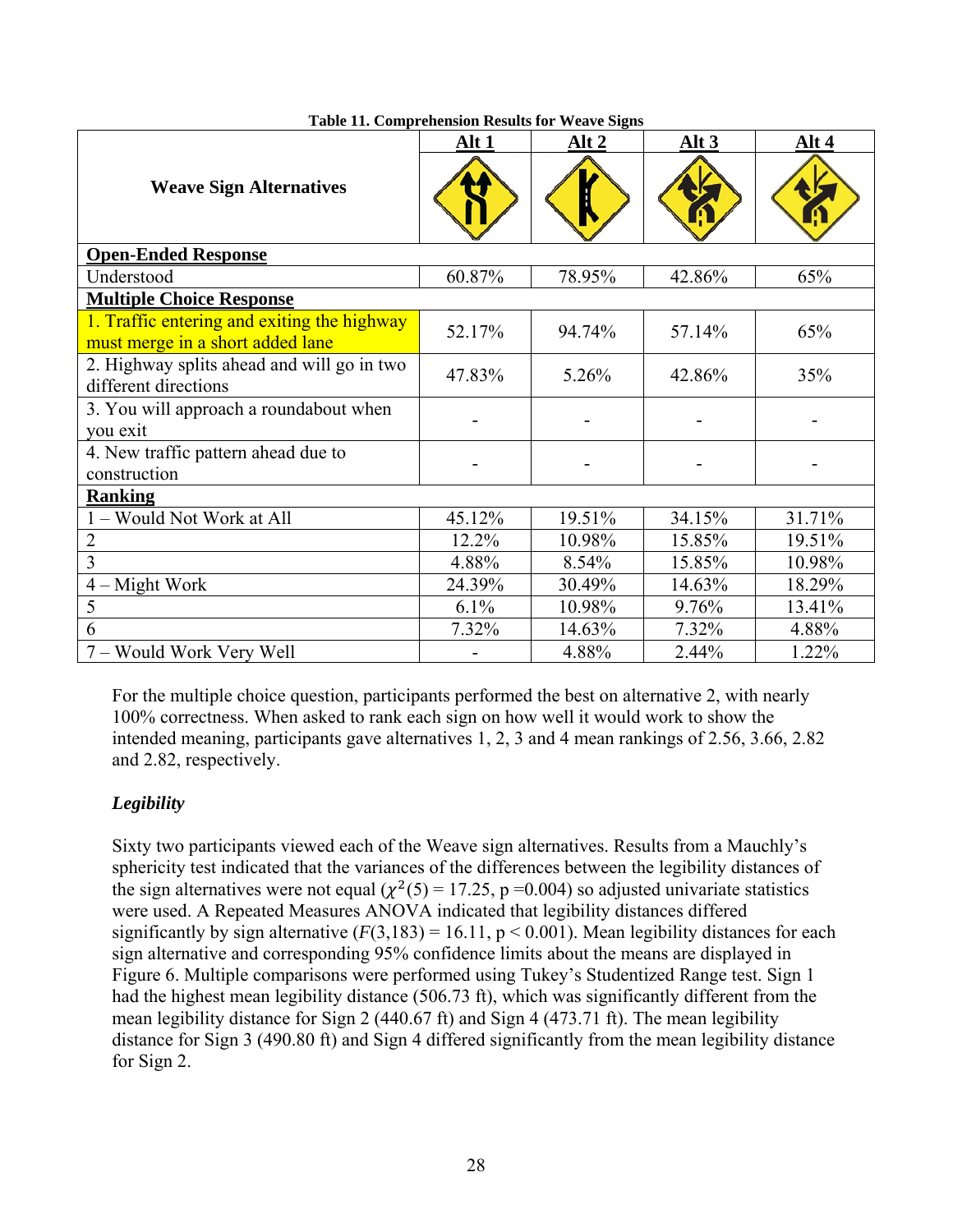

Figure 6. Legibility results for Weave sign alternatives (95% CL about the mean shown).

#### **DISCUSSION AND CONCLUSIONS**

#### **ALTERNATE MERGE**

Five alternatives were evaluated for an Alternate Merge sign, shown in Table 12.



#### *Summary Findings for Alternate Merge*

The results indicated that participants best understood that two lanes were merging into one lane for alternative 5 (95%), alternative 1 (86.96%) and alternative 4 (85%). It's not surprising that alternative 5 conveyed this message the best, as it is the only sign which indicates specifically that there will only be one lane ahead. It is also not surprising that alternative 1 performed well, as it symbolically shows that two lanes are coming together as one, rather than one lane ending and merging into the other. Participants only specified that they should take turns alternating the merge for alternative 2, with approximately 11% of participants who understood this part of the message. The symbolic display of two lines combining evenly to one arrow may have helped to display this message. It is also possible that participants simply did not report specific merge patterns either because (A) drivers are typically more familiar with situations where one lane is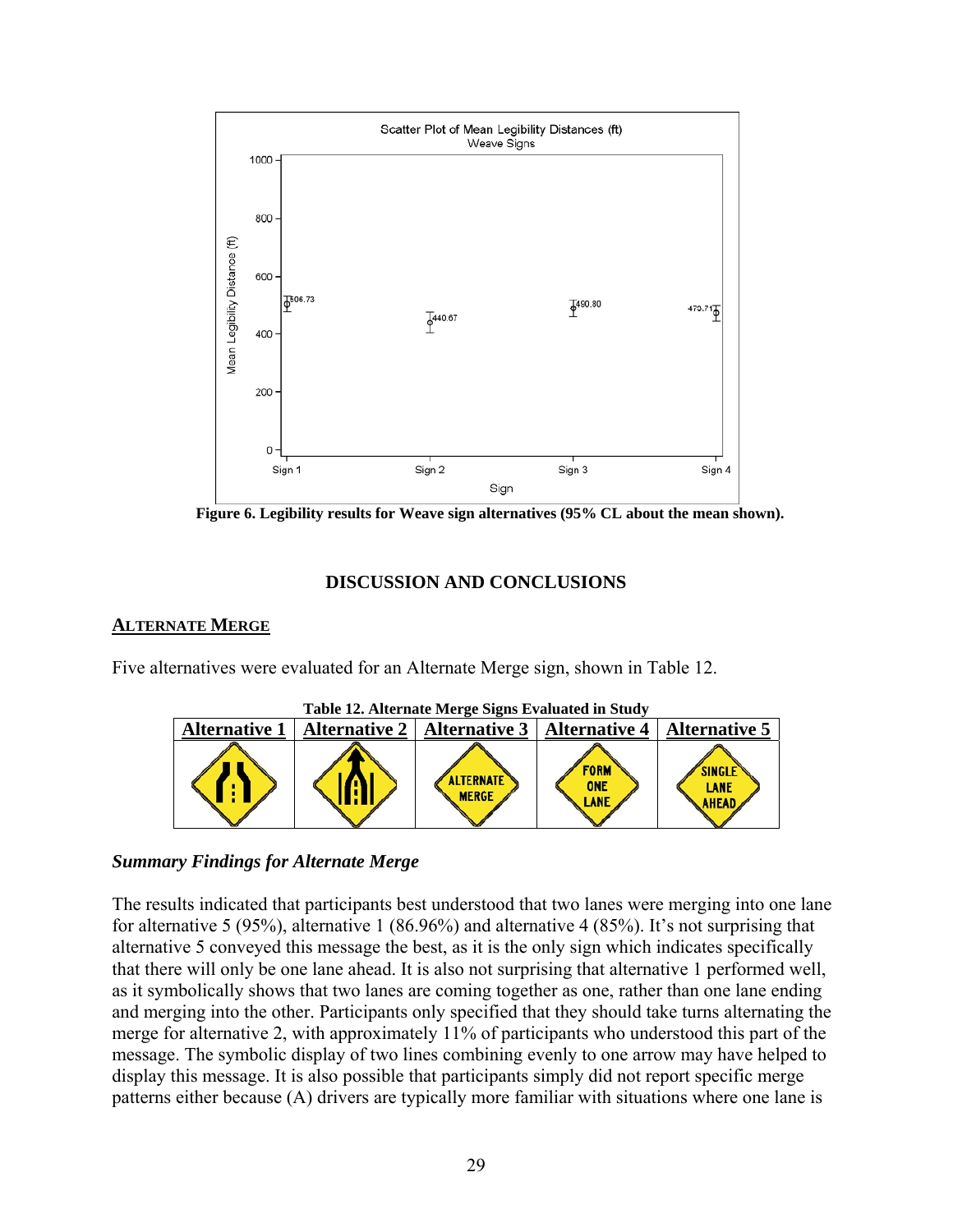ending and merging into another, rather than two lanes merging evenly into on or (B) drivers who assume that a merge implies alternating as it is, may not have felt the need to further specify. Poor comprehension for alternative 3 may be due to the ambiguity of the word "alternate" used on the sign. For example, if drivers read the word as a verb, they may be more likely to interpret the sign as meaning they should take alternating turns merging; however if drivers read the word as a noun, they may be more likely to interpret the sign as meaning there is a different merge pattern that usual (e.g. there is temporary construction and therefore there is a new merge pattern ahead).

Legibility distances were the best for the two symbol signs, alternative 1 (506.43ft) and alternative 2 (462.42). For the text-based signs, alternative 5 (436.46ft) performed the best.

## *Recommendations for Alternate Merge*

The intent of an Alternate Merge sign is to indicate to drivers that two lanes are merging into one, without the right-of-way assigned to either lane. Thus it is important that the sign effectively convey to drivers that they should take turns alternating the merge. Alternatives 1 and 5 performed the best for indicating that two lanes were merging into one. However it was not apparent that the signs sufficiently conveyed to drivers that there was no right-of-way and they should alternate the merge. Therefore, no signs are recommended for use. It may however be useful to test alternatives 1 and 5 with the addition of a plaque indicating instructions for the merge pattern, e.g. a plaque reading "take turns".

## **BIKE SYMBOL**

Three alternatives were evaluated for a Bike Symbol sign, shown in Table 13.



## *Summary Findings for Bike Symbol*

The results showed that alternative 1 (100%), alternative 2 (100%) and alternative 3 (95%) are all highly effective in conveying that there is a bike path/bike crossing. However, participants were slightly less likely to interpret the sign as indicating that bicyclist may be sharing the roadway as well (i.e., not just crossing the roadway), though the differences in alternative 1 (71.43%), alternative 2 (65%) and alternative 3 (85%) were significant. Additionally, when considering the multiple choice responses, only 55% selected the proper meaning for alternative 2, which is much lower than alternative 1 (76.19%) and alternative 3 (80%). The legibility testing indicated that alternative 3 (527.81ft) had a higher legibility distance than alternative 2 (516.16ft) and alternative 1(499.88ft).

## *Recommendations for Bike Symbol*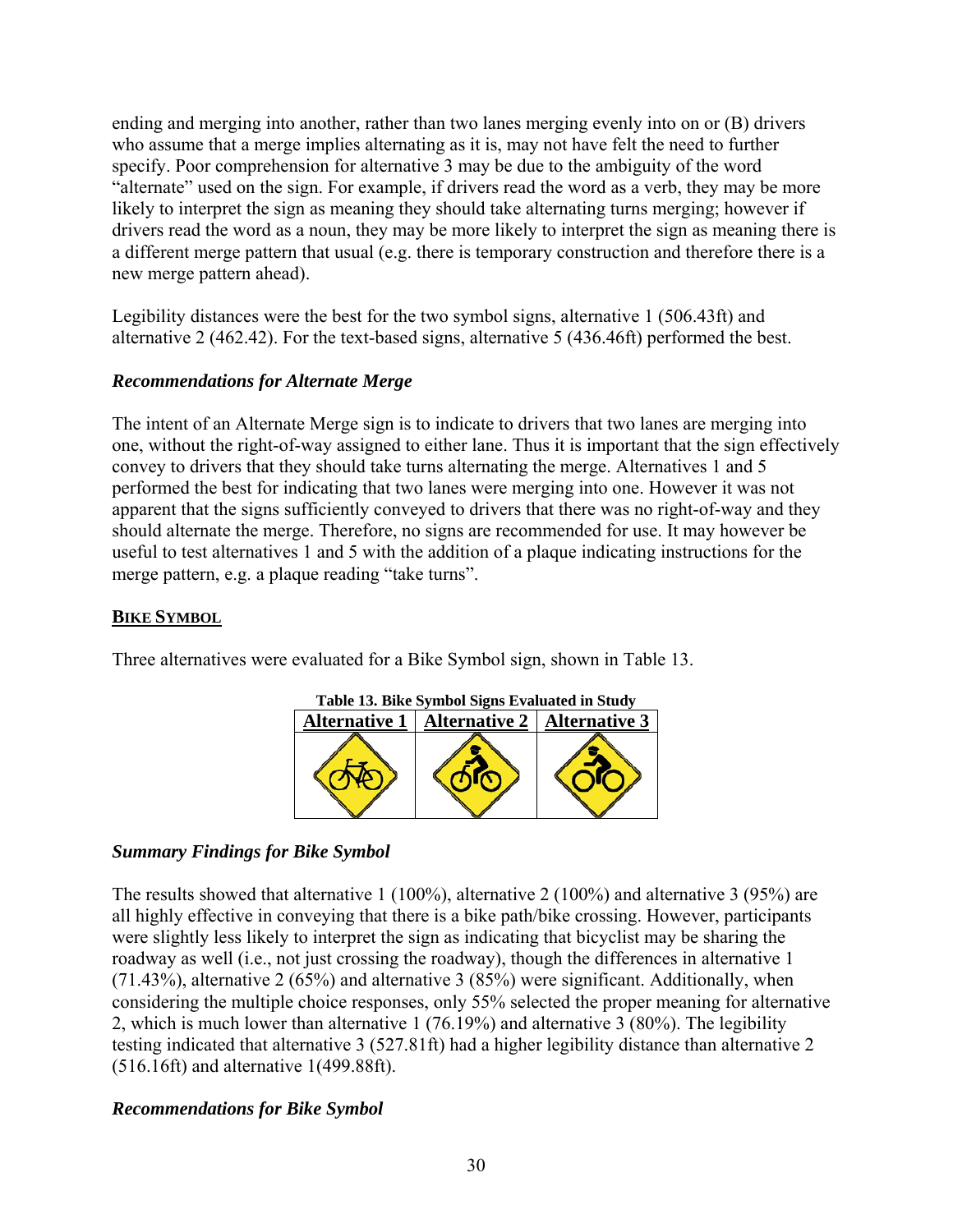Based on the results of comprehension and legibility testing, it is recommended that the use of the current MUTCD standard, alternative 1, continue to be used. The other alternatives did not offer significant enough improvements to comprehension and legibility to justify changing the standard.

## **GRADE CROSSING (CROSSBUCK)**

Three alternatives were evaluated for a Crossbuck sign, shown in Table 14.



## *Summary Findings for Crossbuck*

All three alternatives were comprehended well, with 100% comprehension for alternative 1, 94.74% for alternative 2, and 95.24% for alternative 3. Legibility testing indicated that alternative 3 had worse legibility (614.86ft) than alternative 1 (626.99ft) and alternative 2 (636.77ft). Participants only made incorrect selections on the multiple choice section for alternative 2, mistaking it as meaning "Do Not Cross" or "Do Not Enter". Additionally, the subjective rankings were much lower for alternative 2 ( $M = 2.43$ ) than they were for alternative 1  $(M = 6.06)$  and alternative 3 (6.54).

The signs were shown on a background with railroad tracks in view, as would most likely be the case in the real world. However, alternative 2 may have performed worse on the multiple choice and ranking responses because without having railroad tracks in direct view, it may be easier to mistake alternative 2 as meaning something different.

## *Recommendations for Crossbuck*

Based on the results of comprehension and legibility testing, it is recommended that alternative 1 continue to be used. Adding the red border (alternative 3) seems to decrease legibility of the sign, and further testing may be required to verify that alternative 2 would be understood in a realworld setting.

## **PEDESTRIAN CROSSING**

Three alternatives were evaluated for a Pedestrian Crossing sign, shown in Table 15.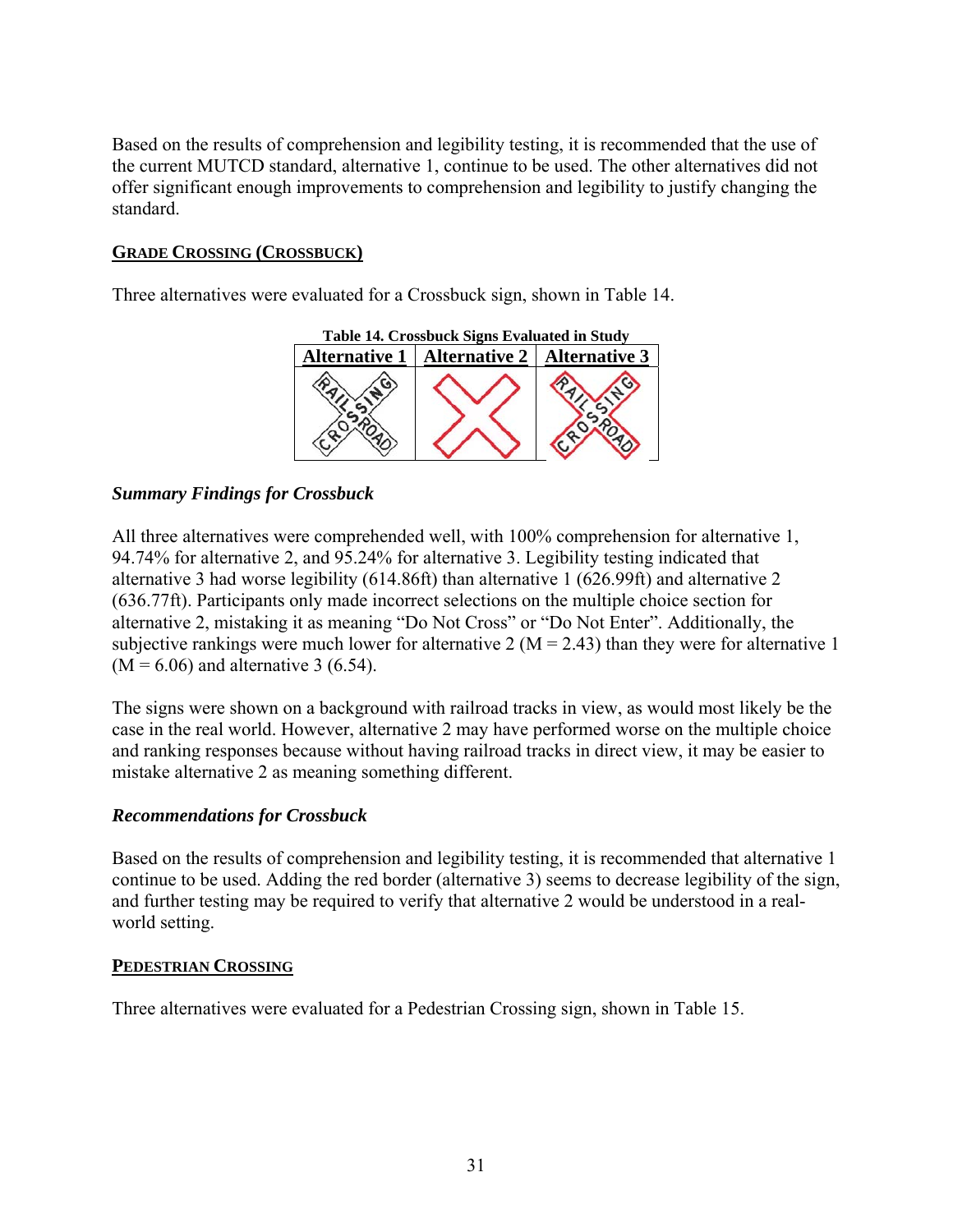| Table 15. Pedestrian Crossing Signs Evaluated in Study |                                                                               |             |                                             |                                                                          |  |  |  |  |
|--------------------------------------------------------|-------------------------------------------------------------------------------|-------------|---------------------------------------------|--------------------------------------------------------------------------|--|--|--|--|
|                                                        | Alternative 1   Alternative 2   Alternative 3   Alternative 4   Alternative 5 |             |                                             |                                                                          |  |  |  |  |
|                                                        | <b>HERE</b>                                                                   | <b>HERE</b> | <b>STATE</b><br>LAW<br>FOR<br><b>NITHII</b> | <b>STATE</b><br>LAW<br><b>YIELD</b><br><b>WITHIN</b><br><b>CROSSWALK</b> |  |  |  |  |

## *Summary Findings for Pedestrian Crossing*

Comprehension for all five sign alternatives was 100% based on the understanding that drivers should look for pedestrians crossing. When considering participants who specifically understood to look for pedestrians crossing in a crosswalk (i.e. that the sign was indicating a crosswalk; rather than a general crossing area such as a school zone where there are typically pedestrians around), the comprehension dropped a bit. Alternative 1 still had 100% comprehension, whereas alternatives 2, 3, 4 and 5 dropped to approximately 79%, 76%, 85% and 90% comprehension, respectively (though they were not significantly different). When asked what they should do when there is a pedestrian in the crosswalk, approximately 91% (alt1), 68% (alt2), 81% (alt3), 85% (alt4) and 90% (alt5) of participants indicated they should yield or stop until the pedestrian as cleared the crosswalk (rather than stop/yield until they can proceed without hitting the pedestrian). Alternative 1 had the best legibility distance (505.12ft), followed by alternative 2 (445.91ft), alternative 3 (428.83ft), alternative 5 (418.77ft) and alternative 4 (409.91ft).

## *Recommendations for Pedestrian Crossing*

Alternative 1 had the highest overall comprehension, as well as the highest legibility distance. Alternatives 2-5 also performed well; however it is not recommended that alternatives 2-5 be used in place of the current standard (alternative 1) at the location of the crosswalk as they did not improve driver comprehension. Therefore, it is recommended that alternative 1, the W11- 2+W16-7P assembly, continue to be used post-mounted at the crosswalk location where an R1-5 series sign is used on the approach.

## **TOLL COLLECTION SYMBOLS**

Four alternatives were evaluated for Toll Collection signs, shown in Table 16.

| <b>Table 16. Toll Collection Signs Evaluated in Study</b> |                                                                   |  |  |  |  |  |  |  |
|-----------------------------------------------------------|-------------------------------------------------------------------|--|--|--|--|--|--|--|
|                                                           | Alternative C1   Alternative C2   Alternative A1   Alternative A2 |  |  |  |  |  |  |  |
|                                                           |                                                                   |  |  |  |  |  |  |  |

*Summary Findings for Toll Collection*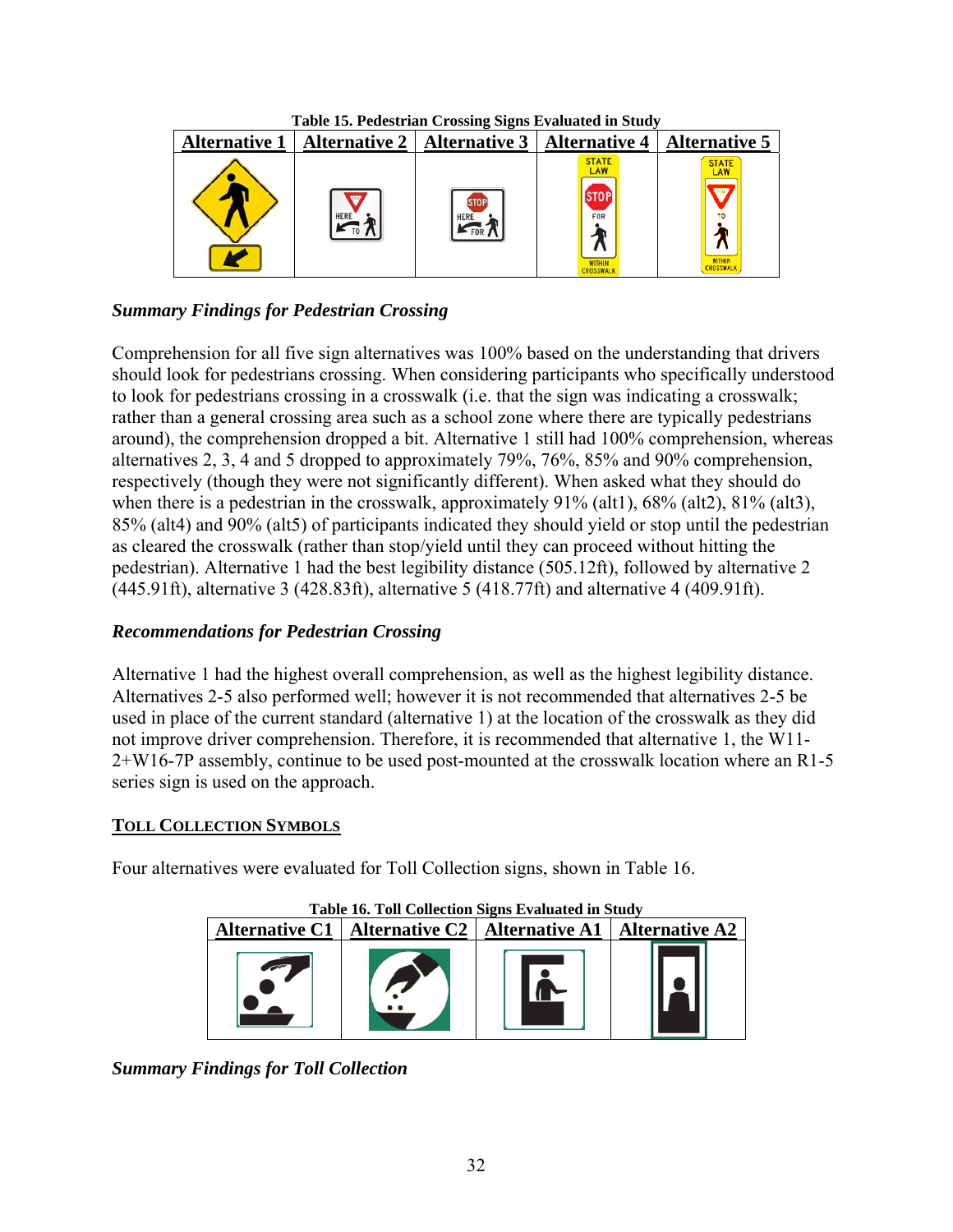Comprehension of the exact change symbols did not vary significantly. Additionally, when looking at the four different toll plaza scenarios (see Table 7), the conditions with alternative C1 had overall correctness of approximately 89% (C1A1) and 92% (C1A2), and the conditions with alternative C2 had overall correctness of approximately 85% (C2A1) and 90% (C2A2), averaging 90.5% correctness for all C1 conditions and 87.5% correctness for all C2 conditions. Alternative C1 (505ft) had higher legibility distances than alternative C2 (160.26ft).

Comprehension of the attendant symbols did not vary significantly when considering driver understanding of a toll to be paid (both with 100%), however alternative A2 had significantly higher comprehension (84.21%) than alternative A1 (38.1%) when considering those who specified that there was an attendant in the toll booth. It should be noted however that participants may have understood that an attendant was present, but simply did not specify this in their response. When looking at the four different toll plaza scenarios (see Table 7), the conditions with alternative A1 had overall correctness of approximately 89% (C1A1) and 85% (C2A1) and the conditions with alternative A2 had overall correctness of approximately 92% (C1A2), and 90% (C2A2), averaging 87% correctness for all A1 conditions and 91% correctness for all A2 conditions. Alternative A1 (501.32ft) had higher legibility distances than alternative A2 (445.45ft).

## *Recommendations for Toll Collection*

It is recommended that alternatives C1 and A1 continue to be used.

## **TRUCK ROLLOVER WITH ADVISORY SPEED LIMIT**

Four alternatives were evaluated for Truck Rollover signs, shown in Table 17.



## *Summary Findings for Truck Rollover with Advisory Speed*

All alternatives performed well in the open-ended comprehension, with 83%, 100%, 95% and 100% comprehension for Alternatives 1, 2, 3 and 4, respectively. Participants are more likely to interpret a risk of tipping when viewing alternatives 1 (85%) and 3 (74%) than when viewing alternatives 2 (11%) and 4 (.05%). There were no significant differences in legibility distance between the four alternatives.

## *Recommendations for Truck Rollover with Advisory Speed*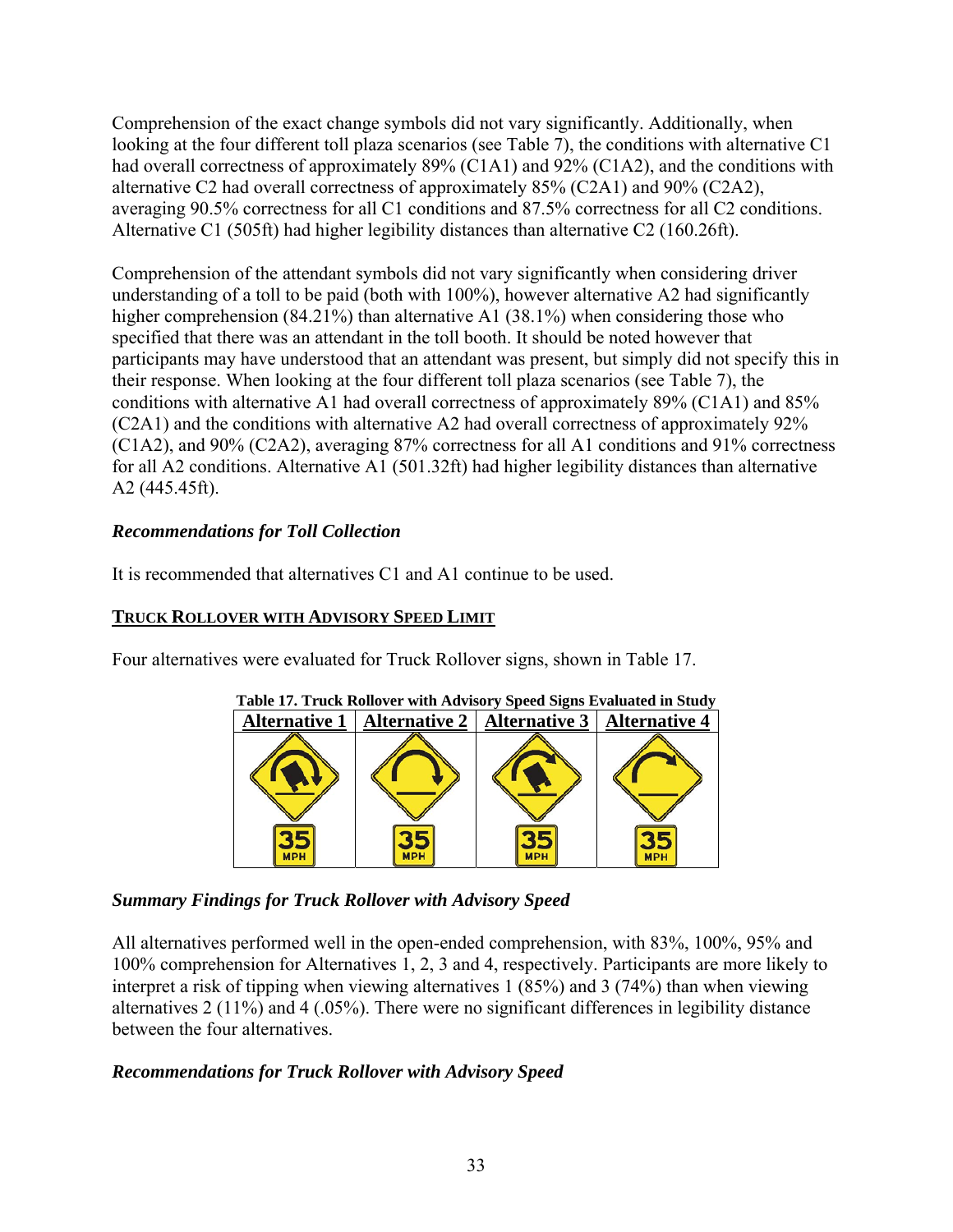There were no statistically significant differences in sign alternatives, therefore the current sign, alternative 1, is recommended for continued use. Additionally, alternative 1 resulted in the highest percentages of perceived risk of tipping; it is expected that a perceived risk of tipping could make motorists more likely to adhere to the advisory speed.

## **TRUCK ROUNDABOUT SIGNS**

Four alternatives were evaluated for Truck Roundabout signs, shown in Table 18.



**Table 18. Truck Roundabout Signs Evaluated in Study** 

## *Summary Findings for Truck Roundabout*

Alternatives 1 and 3 had the highest comprehension, with 65% and 70%, respectively. Alternatives 2 and 4 had low comprehension (33% and 25% respectively) indicating they are not suitable recommendations. On the multiple choice question, there were 78%, 43%, 80% and 65% correct responses for alternatives 1, 2, 3 and 4, respectively. Participants ranked alternative 1 the highest (5.10), followed by alternative 2(4.48), alternative 3(4.37) and alternative 1(4.18). There were significant differences in legibility distances by alternative, though alternatives 1, 2 and 3 all had similar distances which were within an acceptable range.

## *Recommendations for Truck Roundabout*

Alternative 1 is recommended for use as comprehension and legibility distance were both within an acceptable range. Alternative 1 is recommended over alternative 3 (which also performed well) due to the fact that alternative 1 can be used in a variety of locations (e.g. turns or routes that are frequented by logging trucks or other large trucks), whereas alternative 3 would be limited to two-land roundabouts. Additionally, it is possible that alternative 3 could be interpreted as a regulatory sign indicating to trucks that they may use both lanes, rather than a warning sign indicating to all motorists that trucks may encroach in multiple lanes.

## **WALK BIKES**

Two alternatives were evaluated for Walk Bikes signs, shown in Table 19.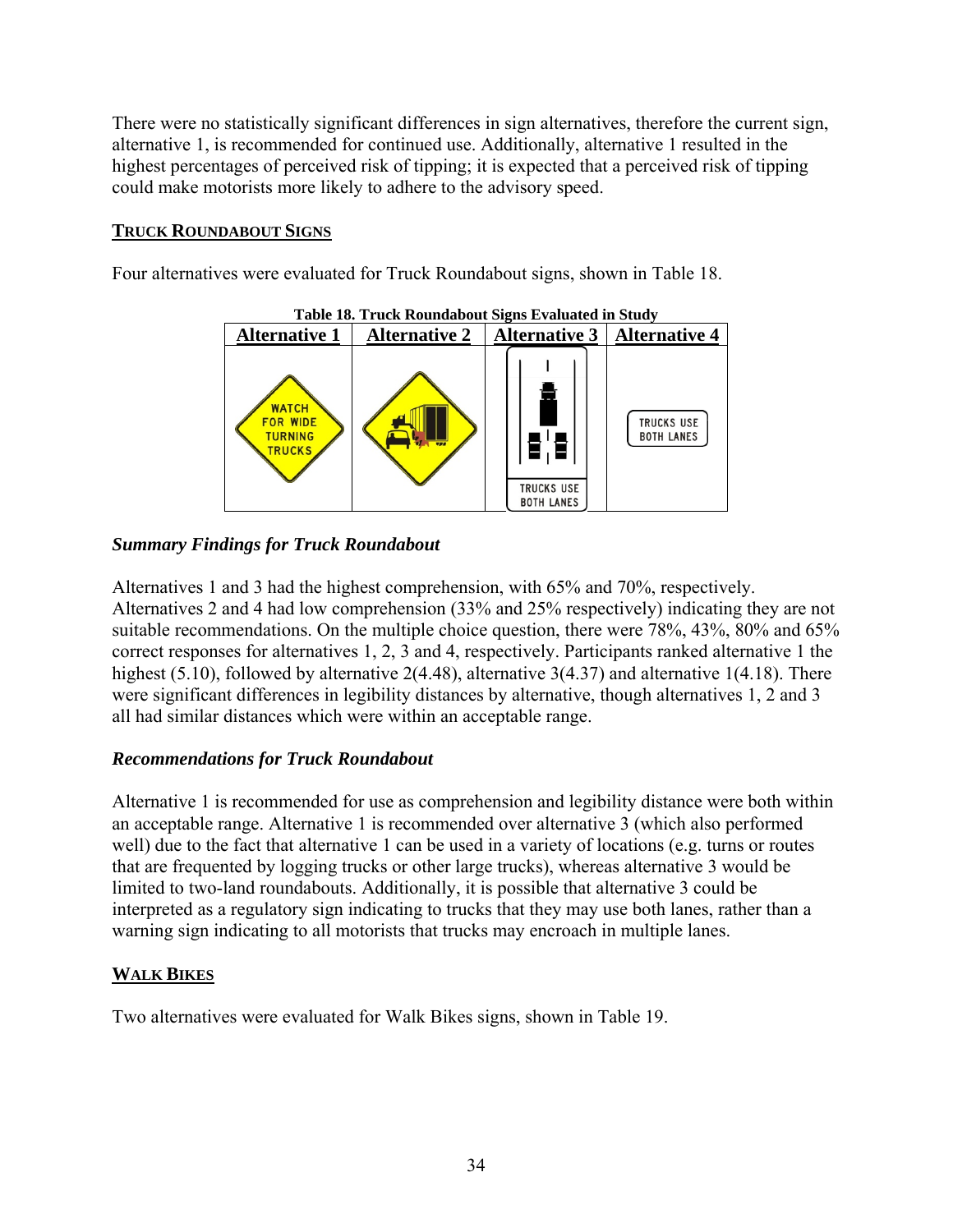

## **Table 19. Walk Bikes Signs Evaluated in Study**

## *Summary Findings for Walk Bikes*

Comprehension was significantly higher for alternative 1 (89%) than for alternative 2 (62%), though all participants responded correctly to the multiple choice question. Participant rankings indicated a preference with alternative 1 (7.74) over alternative 2 (5.96).

## *Recommendations for Walk Bikes*

The comprehension results indicate that bicyclists may misinterpret the meaning of the sign without the text, therefore alternative 1 is recommended for use.

## **WEAVE**

Four alternatives were evaluated for Weave signs, shown in Table 19.



## *Summary Findings for Weave*

While the differences were not statistically significant, alternative 2 had higher comprehension than alternatives 1, 3 and 4, with 79%, 61%, 43% and 65%, respectively. Alternative 2 also performed the best on the multiple choice response, with 95% correct responses, over the 48%, 43% and 35% for alternatives 1, 3 and 4. Rankings were relatively low for all sign alternatives. Legibility distances varied significantly by alternative, with 506.73, 440.67, 490.80 and 473.71 for alternatives 1, 2, 3 and 4, respectively.

## *Recommendations for Weave*

Alternative 2 is recommended for use.